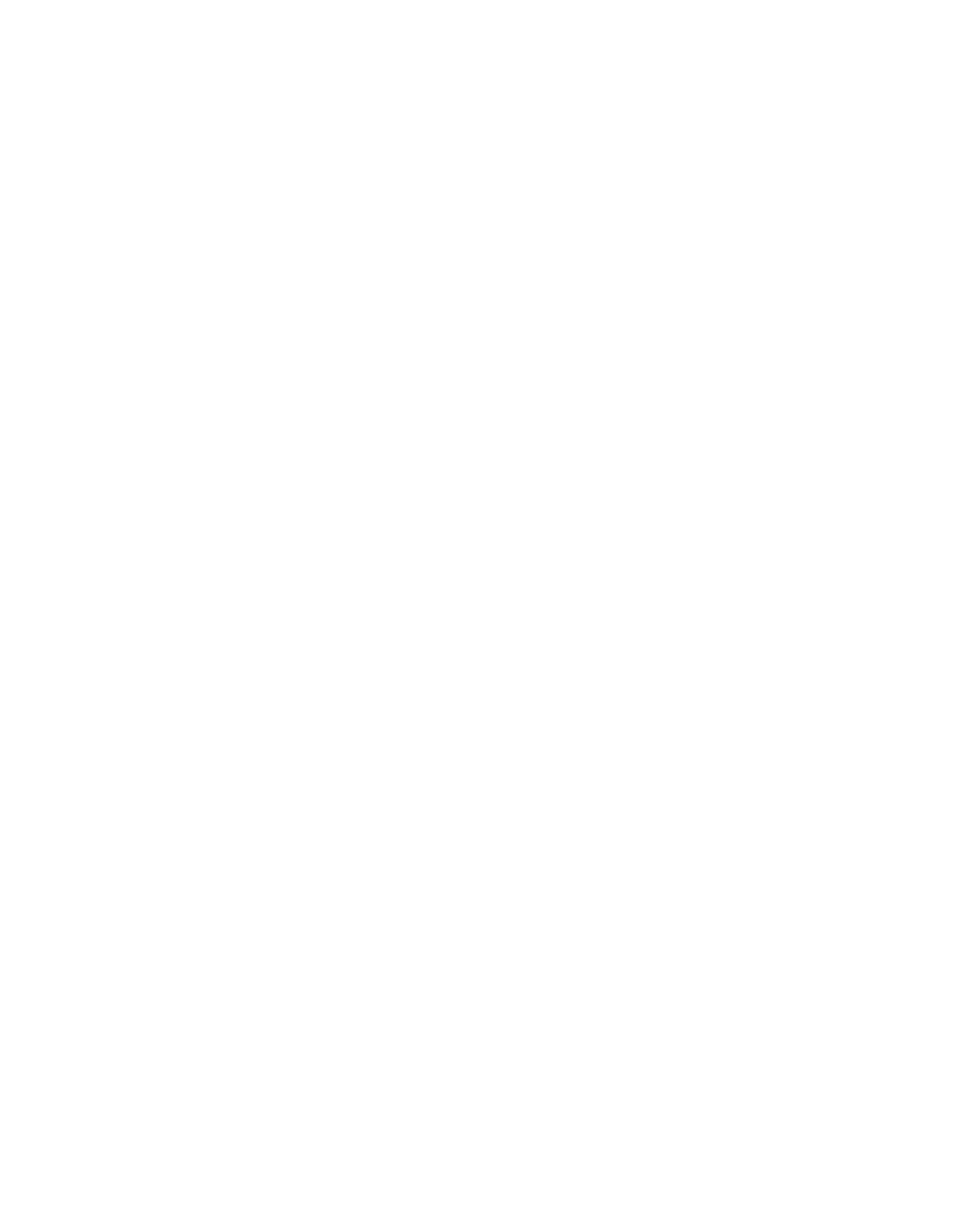#### **Introduction**

The function of the European Committee of Social Rights is to rule on the conformity of the situation in States with the European Social Charter. In respect of national reports; it adopts "conclusions" in respect of collective complaints, it adopts "decisions".

A presentation of this treaty as well as statements of interpretation formulated by the Committee appear in the General Introduction to the Conclusions<sup>1</sup>.

The present chapter on the Netherlands contains three subsections:

- The Netherlands (Kingdom in Europe)
- The Netherlands (Netherlands Antilles)

– The Netherlands (Aruba)

## *The Netherlands (Kingdom in Europe)*

*The Revised European Social Charter was ratified the Netherlands (Kingdom in Europe) on 3 May 2006. The time limit for submitting the 3rd report on the application of this treaty to the Council of Europe was 31 October 2009 and the Netherlands (Kingdom in Europe) submitted it on 12 February 2010. Comments on the report from the Netherlands Trade Union Confederation (FNV) and the National Federation of Christian Trade Unions in the Netherlands (CNV) were registered on 17 February 2010. On 4 May 2010, a letter was addressed to the Government requesting supplementary information regarding Article 21. The Government did not submit a reply.* 

This report concerned the accepted provisions of the following articles belonging to the thematic group "Labour rights":

- the right to just conditions of work (Article 2),
- $\bullet$  the right to a fair remuneration (Article 4),
- $\bullet$  the right to organise (Article 5),
- the right to bargain collectively (Article 6),
- the right to information and consultation (Article 21),
- the right to take part in the determination and improvement of the working conditions and working environment (Article 22),
- $\bullet$  the right to dignity at work (Article 26),
- the right of workers' representatives to protection in the undertaking and facilities to be accorded to them (Article 28),
- the right to information and consultation in collective redundancy procedures (Article 29).

The Netherlands (Kingdom in Europe) has accepted all of these articles..

The reference period was 1 January 2005 to 31 December 2008.

The sub-section on the Netherlands (Kingdom in Europe) concerns 22 situations and contains:

- $9$  conclusions of conformity: Articles 2§5, 4§5, 5, 6§1, 6§2, 6§3, 21, 22 and 28.
- 3 conclusions of non-conformity: Articles 2§4, 4§1 and 4§4.

In respect of the other 10 situations concerning Articles 2§1, 2§2, 2§3, 2§6, 2§7, 4§2, 6§4, 26§1, 26§2 and 29, the Committee needs further information in order to assess the situation. The Government is therefore invited to provide this information in the next report on the articles in question.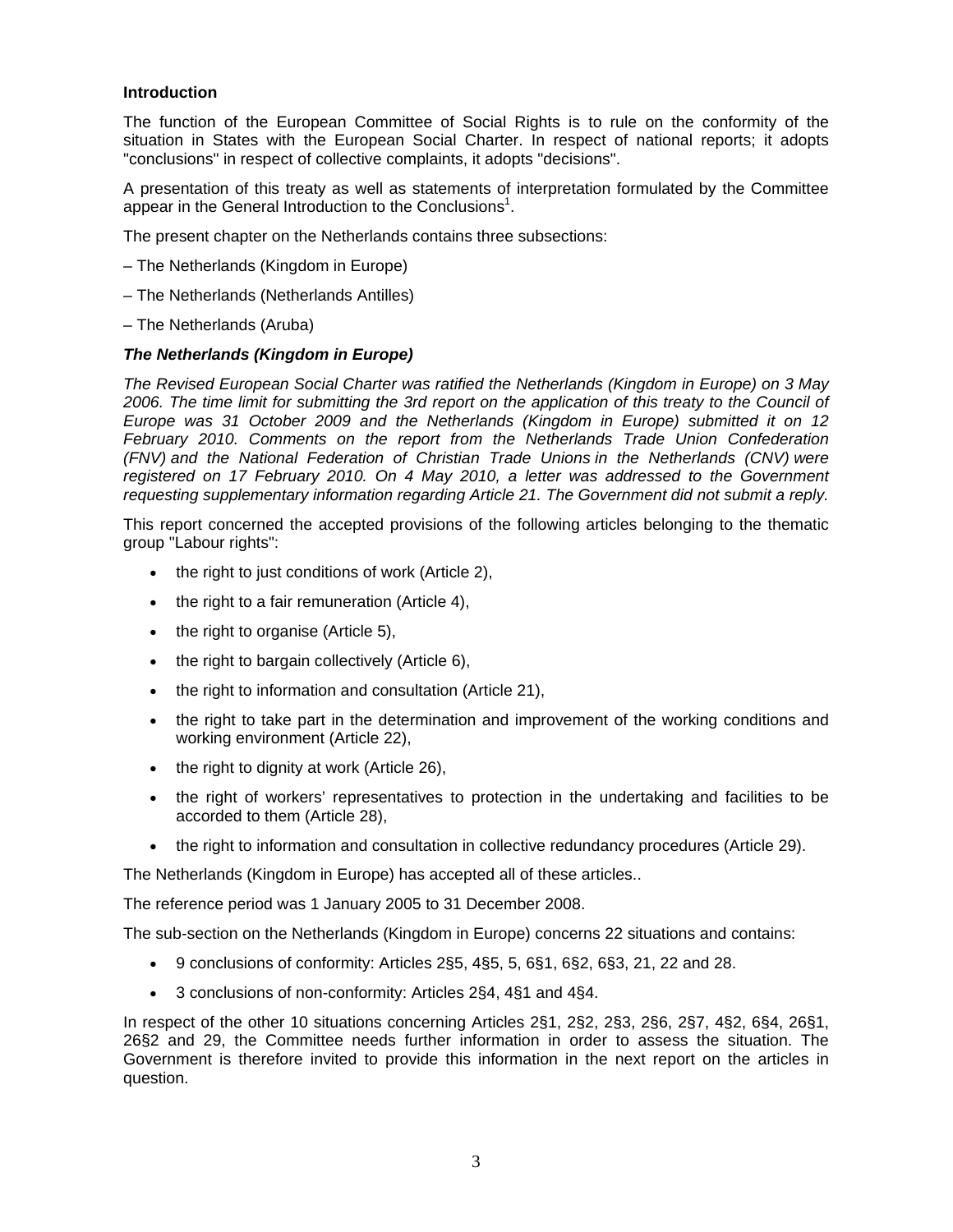The next Dutch report (Kingdom of Europe) deals with the accepted provisions of the following articles belonging to the fourth thematic group "Children, families and migrants":

- the right of children and young persons to protection (Article 7),
- the right of employed women to protection (Article 8),
- the right of the family to social, legal and economic protection (Article 16),
- the right of mothers and children to social and economic protection (Article 17),
- the right of migrant workers and their families to protection and assistance (Article 19),
- the right of workers with family responsibilities to equal opportunity and treatment (Article 27),
- $\bullet$  the right to housing (Article 31).

The deadline for the report was 31 October 2010.

# *The Netherlands (Netherlands Antilles)*

*The European Social Charter was ratified by the Netherlands with respect to the Netherlands*  Antilles on 22 April 1980. The time limit for submitting the 9<sup>th</sup> report on the application of this treaty to the Council of Europe was 31 October 2009 and was submitted on 6 November 2009.

This report concerned the accepted provisions of the following articles belonging to the thematic group "Labour rights":

- the right to just conditions of work (Article 2),
- the right to a fair remuneration (Article 4),
- the right to organise (Article 5),
- $\bullet$  the right to bargain collectively (Article 6),
- the right to information and consultation (Article 21),
- the right to take part in the determination and improvement of the working conditions and working environment (Article 22),
- the right to dignity at work (Article 26),
- the right of workers' representatives to protection in the undertaking and facilities to be accorded to them (Article 28),
- the right to information and consultation in collective redundancy procedures (Article 29).

The Netherlands with respect to the Netherlands Antilles have accepted Article 5 and 6 from this group.

The reference period was 1 January 2005 to 31 December 2008.

The sub-section on the Netherlands with respect to the Netherlands Antilles concerns 5 situations and contains:

4 conclusions of conformity: Articles 5, 6§1, 6§2 and 6§3.

In respect of the other situation concerning Article 6§4, the Committee needs further information in order to assess the situation. The Government is therefore invited to provide this information in the next report on the article in question.

The next Dutch report with respect to the Antilles deals with the accepted provisions of the following articles belonging to the fourth thematic group "Children, families and migrants":

the right of children and young persons to protection (Article 7),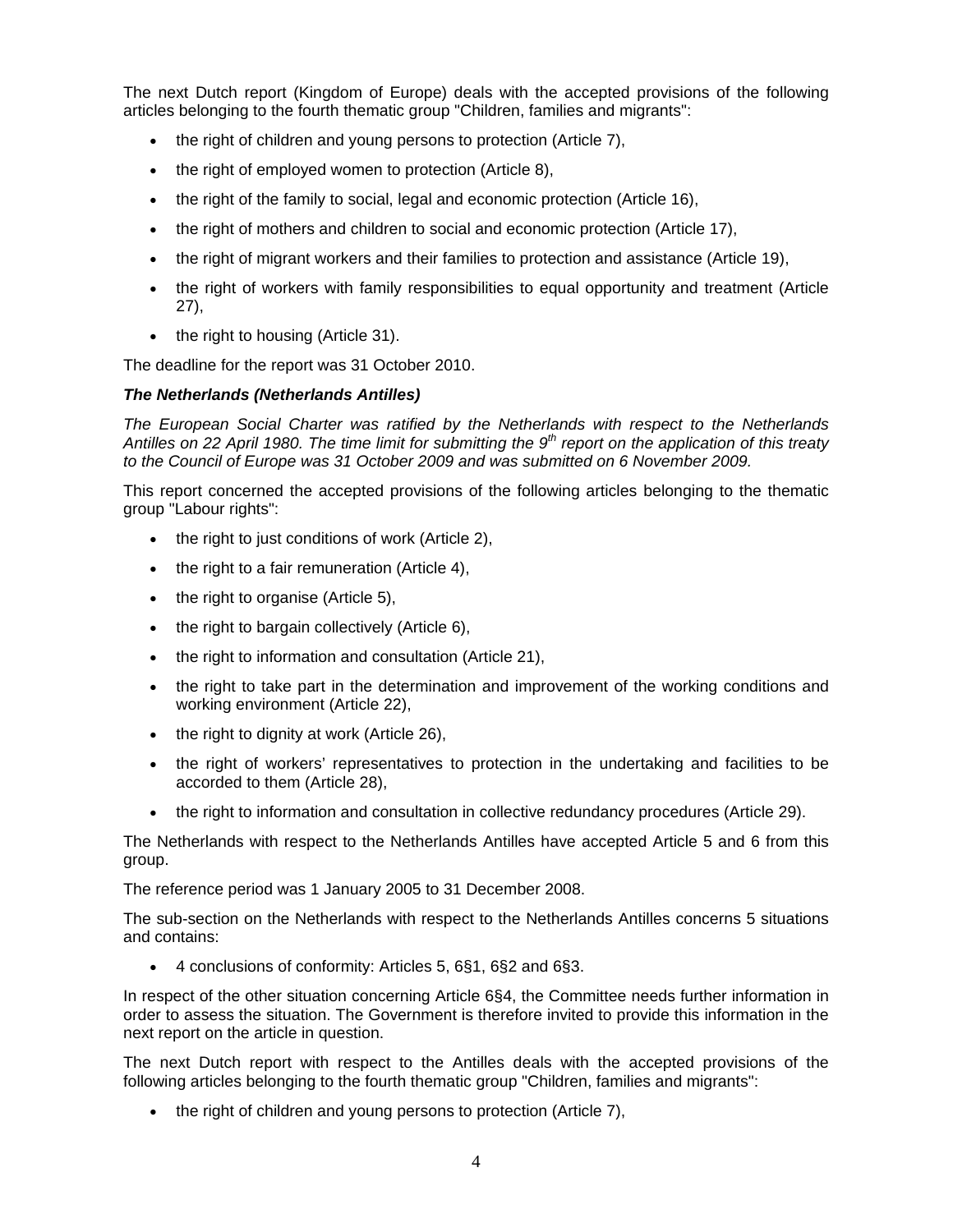- the right of employed women to protection (Article 8),
- the right of the family to social, legal and economic protection (Article 16),
- the right of mothers and children to social and economic protection (Article 17),
- the right of migrant workers and their families to protection and assistance (Article 19),
- the right of workers with family responsibilities to equal opportunity and treatment (Article 27),
- the right to housing (Article 31).

The deadline for the report was 31 October 2010.

# *The Netherlands (Aruba)*

*The European Social Charter was ratified by the Netherlands with respect to Aruba on 22 April*  1980. The time limit for submitting the 4th report on the application of this treaty to the Council of *Europe was 31 October 2009 and the Netherlands did not submit it.*

This report should have concerned Article 5 (the right to organise) and Article 6 (the right to bargain collectively), the accepted provisions belonging to the thematic group "Labour rights".

The Committee notes the failure of the Netherlands with respect to Aruba to respect its obligation, under the Charter, to report on the implementation of this treaty within the deadline. Under the circumstances the Committee was unable to reach any conclusions and it considers that there is nothing to demonstrate that the situation as regards the provisions concerned is in coformity with the Charter.

The next Dutch report with respect to Arbuba deals with the accepted provisions of the following articles belonging to the fourth thematic group "Children, families and migrants":

- the right of children and young persons to protection (Article 7),
- the right of employed women to protection (Article 8),
- the right of the family to social, legal and economic protection (Article 16),
- the right of mothers and children to social and economic protection (Article 17),
- the right of migrant workers and their families to protection and assistance (Article 19),
- the right of workers with family responsibilities to equal opportunity and treatment (Article 27),
- the right to housing (Article 31).

The deadline for the report was 31 October 2010.

*\_\_\_\_\_\_\_\_\_\_\_\_\_\_\_\_\_\_\_\_\_\_\_\_*  <sup>1</sup> The conclusions as well as state reports can be consulted on the Council of Europe's Internet site *(www.coe.int/socialcharter).*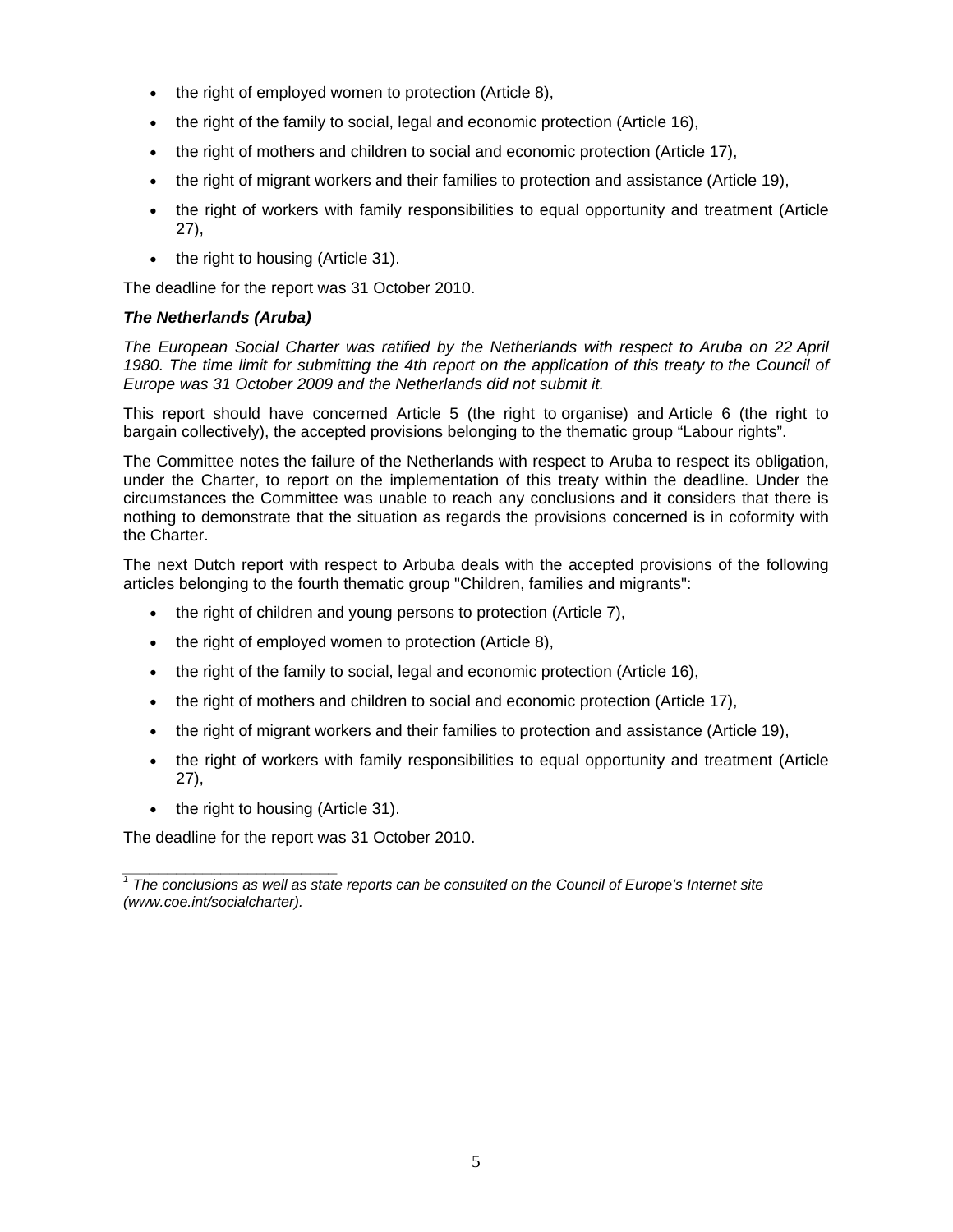# **The Netherlands (Kingdom in Europe)**

### **Article 2 - Right to just conditions of work**

*Paragraph 1 - Reasonable working time* 

The Committee takes note of the information contained in the report submitted by the Netherlands.

A new Working Hours Act came into force on 1 April 2007. Maximum working hours according to the new law are 12 hours per day, 60 hours per week, no more than 55 hours a week on average over a four-week reference period, and, for every 16-week period, no more than 48 hours a week on average. Collective and individual agreements can be adopted within this statutory framework. Whereas previously a 12-hour working day was the exception, the new legislation makes it possible for this to be standard practice, unless employers and employees agree differently. Moreover, the Act no longer makes a distinction between normal working time and overtime (as was the case under the former regulations).

The Committee notes from another source<sup>1</sup>, that the Social and Economic Council supported amendments to the working time legislation, but would have preferred to retain a higher level of statutory protection. There has also been trade union criticism to the new Act. The Allied Unions (FNV Bondgenoten) believes that maximum daily working hours have markedly increased. It is also concerned about the abrogation of the distinction between normal working hours and overtime. In the absence of collective agreements on working time stipulating otherwise, employees could be engaged for 12 hours a day and 60 hours a week, without this being considered as overtime. The union believes that the statutory standards are too broad and intends to formulate a definition of overtime, and to deal with other matters not covered by the Act, in collective agreements.

The Committee considers that the absolute limits on daily and weekly working hours are in conformity with the Charter. However, it also observes that the new Act gives the parties much more freedom in determining working hours and that the notion of overtime has been abolished. All this could lead to the risk of employers imposing harsher working conditions on the basis of the new provisions. Therefore, pending receipt of information on the evaluation of the new legislation, namely to what extent collective agreements have filled up the gaps resulting from the new legal framework, the Committee defers its conclusion.

It also notes that certain categories of workers, such as sports professionals, scientists, performing artists, military personnel and the police are not subject to the abovementioned statutory limits. It asks the next report to indicate if there are specific regulations for the latter occupations, and in particular what are the applicable daily and weekly working limits.

Finally, the Committee asks the next report to provide information on the supervision of working time regulations by the Labor Inspection, including the number of breaches identified and penalties imposed in this area.

*Conclusion* 

Pending receipt of the information requested, the Committee defers its conclusion.

*1 Eironline, New Working Hours Act places fewer restrictions on working hours, at http://www.eurofound.europa.eu/eiro/2007/05/articles* 

#### **Article 2 - Right to just conditions of work**

*Paragraph 2 - Public holidays with pay* 

*\_\_\_\_\_\_\_\_\_\_\_\_\_\_\_\_\_\_\_\_\_\_\_\_* 

The Committee takes note of the information contained in the report submitted by the Netherlands.

In its previous conclusion (Conclusions 2007), the Committee asked for updated information on the increased remuneration paid to employees for work done on public holidays. According to the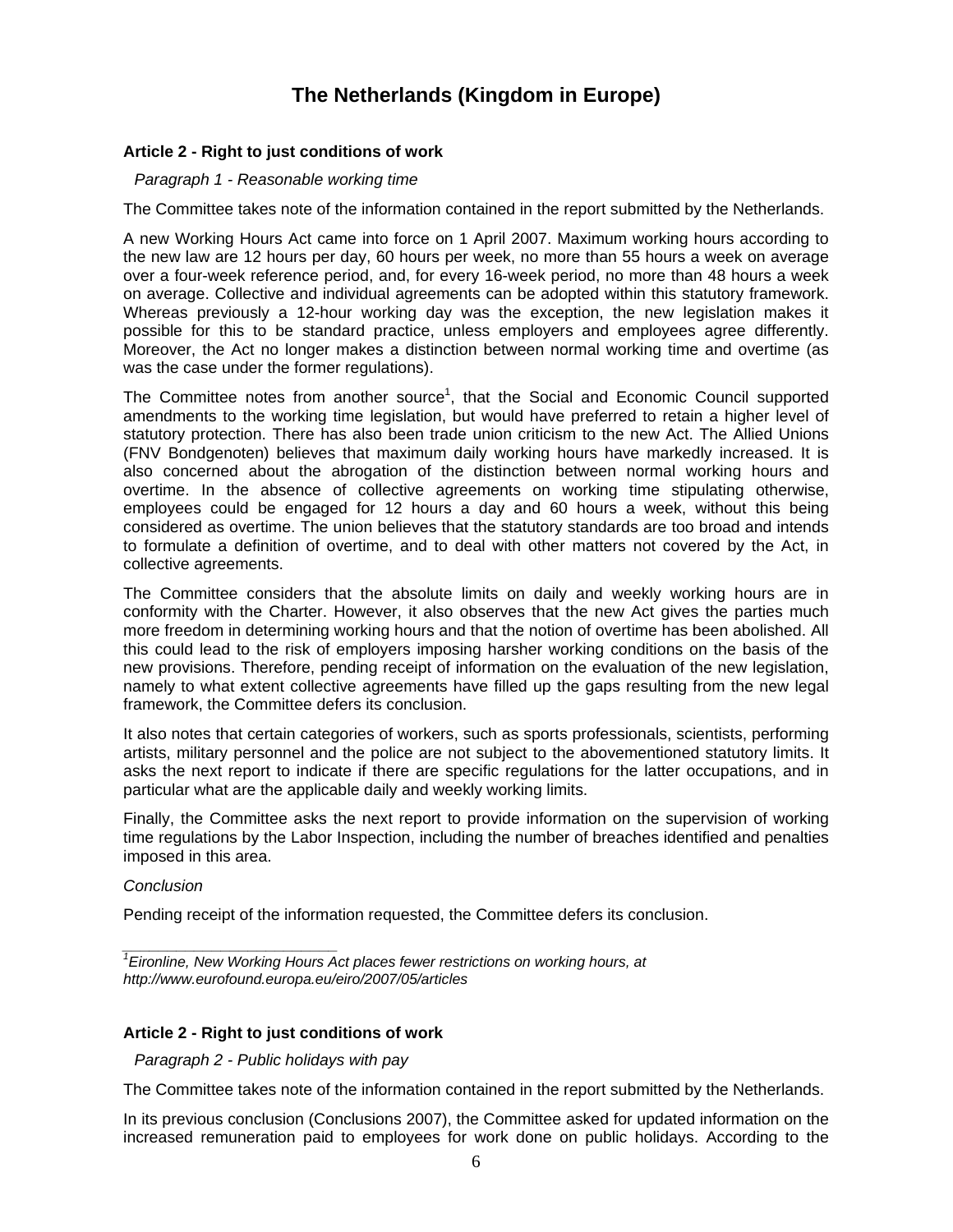report, Dutch law makes no provision for monetary compensation or additional rest periods for work on public holidays. Compensatory measures are based on agreements between employers and employees or employees' associations.

The Committee considers that work performed on a public holiday imposes a constraint on the part of the worker, who should be compensated with a higher remuneration than that usually paid. Accordingly, in addition to the paid public holiday, work carried out on that holiday must be paid at least double the usual wage. The compensation may also be provided as time-off, in which case it should be at least double the days worked. The Committee asks whether, in practice, increased remuneration is paid for work on public holidays and if so what the rate is.

# *Conclusion*

Pending receipt of the information requested, the Committee defers its conclusion.

# **Article 2 - Right to just conditions of work**

## *Paragraph 3 - Annual holiday with pay*

The Committee takes note of the information contained in the report submitted by the Netherlands.

In its previous conclusion (Conclusions 2007), the Committee asked for information as to what proportion of the minimum statutory leave may be postponed to a subsequent year, or whether all of it so may be postponed. According to the report, there are no statutory rules on the proportion of leave not taken in the current year that can be carried over to the next year. Under Article 7:638, paragraph 1, of the Civil Code, it is for employers to ensure that their employees take the leave to which they are entitled during the current year. It is also employees' responsibility to take their leave. Financial compensation may not be offered as an alternative to holidays. The report states, however, that as a result of a decision of 6 April 2006 by the European Court of Justice in the case of the Federation of Dutch Trade Unions (FNV) v. the Netherlands (C-124/05), legislation on leave and, in particular, Article 7:640 of the Civil Code has been clarified. Leave not used in the current year may not be cashed in, but it may be carried over to the next year. The Committee asks again for information as to what proportion of the minimum statutory leave may be postponed to a subsequent year, or whether all of it so may be postponed.

#### *Conclusion*

Pending receipt of the information requested, the Committee defers its conclusion.

# **Article 2 - Right to just conditions of work**

*Paragraph 4 - Elimination of risks in dangerous or unhealthy occupations* 

The Committee takes note of the information contained in the report submitted by the Netherlands.

#### *Elimination or reduction of risks*

The Committee would point out that the first part of Article 2§4 of the Revised Charter requires states to eliminate risks in inherently dangerous or unhealthy occupations. This part of Article 2§4 is closely linked to Article 3 of the Charter (right to safe and healthy working conditions, see below), under which the states undertake to pursue policies and take measures to improve occupational health and safety and prevent accidents and damage to health, particularly by minimising the causes of hazards inherent in the working environment.

The Committee reminds that the Act No. 664 of 8 November 1980 on working conditions is intended to eliminate, or, if that is impossible, to restrict situations dangerous to workers' health or safety. Machines or substances used in undertakings must be replaced, working methods or work organisation changed, and so on, in order to eliminate dangerous or unhealthy situations at source. If such action cannot be taken, employers are authorised to take other appropriate steps.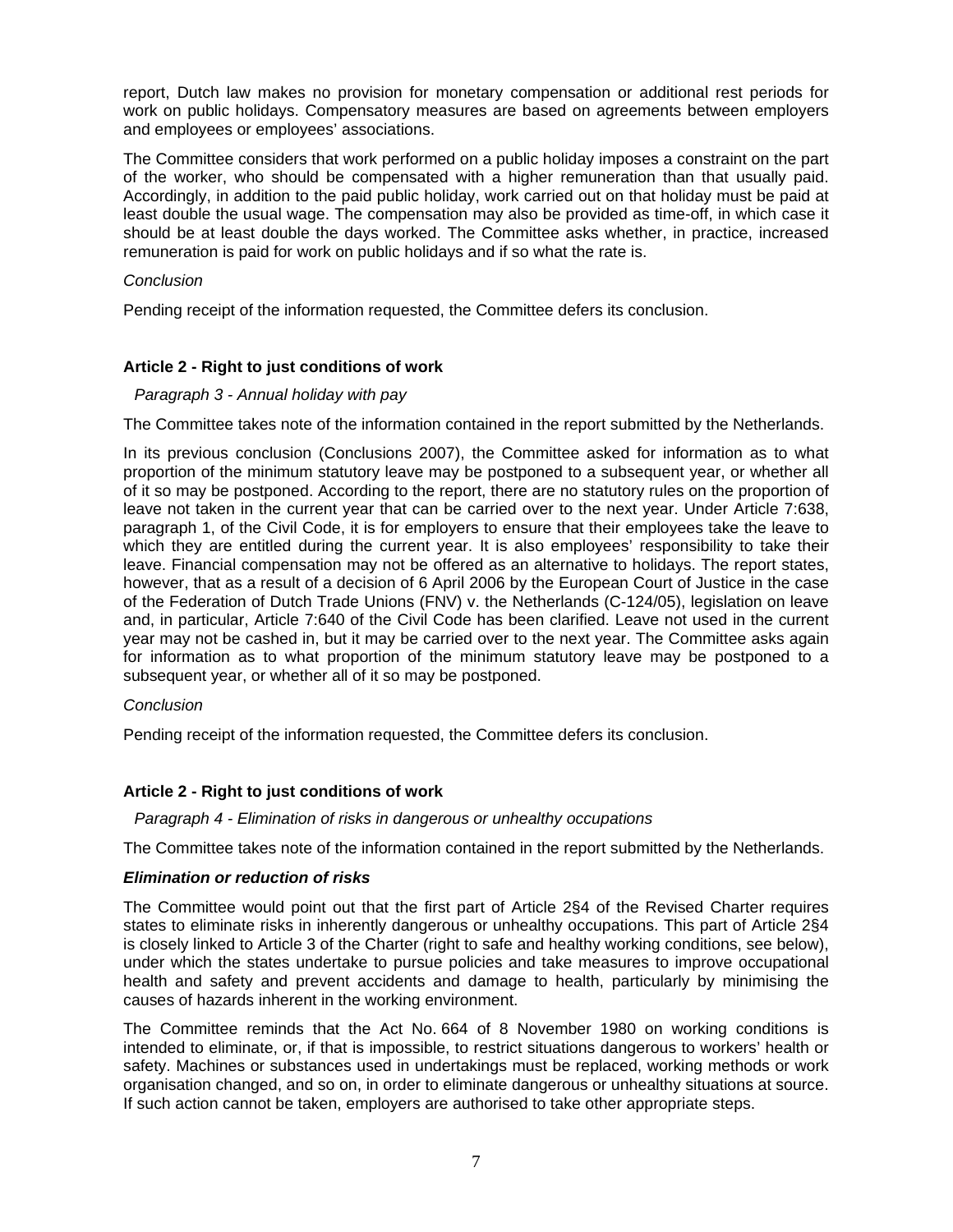The Committee refers to its conclusion under Article 3 of the Revised Charter (Conclusions 2009), which describes the dangerous occupations and the measures taken in this regard.

#### *Measures in response to residual risks*

When the risks have not been eliminated or sufficiently reduced despite the application of the measures described above, or if such measures have not been applied, the second part of Article 2§4 requires States to grant workers exposed to such risks one form or another of compensation. The aim of these compensatory measures should be to afford the persons concerned sufficient regular rest time to recover from the stress and fatigue caused by their occupation and thus maintain their vigilance or limit their exposure to the risk.

In its previous conclusion (Conclusions 2007), the Committee asked up to date detailed information on measures taken to reduce exposure to risks in all occupations where it has not been possible to eliminate all risks. According to the report there are no specific statutory regulations providing for reduced working hours or additional paid holidays. It is considered that the legislation in force provides employees with sufficient protection and there is no need for special rules providing for measures of this kind.

Article 2§4 mentions two forms of compensation, namely reduced working hours and additional paid holidays. In view of the emphasis the article places on health and safety objectives, the Committee considers that other approaches to reducing exposure to risks may also be compatible with the Charter (Conclusions 2005, statement of interpretation of Article 2§4).

Since there are none of the compensatory measures required by Article 2§4 of the Revised Charter, the Committee considers that the situation is not in conformity in this respect.

## *Conclusion*

The Committee concludes that the situation in the Netherlands is not in conformity with Article 2§4 of the Revised Charter on the ground that there is no provision for reduced working hours, additional paid holidays or another form of compensation in dangerous and unhealthy occupations.

# **Article 2 - Right to just conditions of work**

#### *Paragraph 5 - Weekly rest period*

The Committee takes note of the information contained in the report submitted by the Netherlands.

The Working Hours Act was amended on 1 April 2007. In principle, work on Sundays is prohibited. Exceptions are possible, however, where the nature of the work makes work on Sunday inevitable or the company's specific circumstances necessitate it. Employees who work on Sunday are entitled to 13 Sundays off per year but exceptions to this rule can be provided for in collective agreements provided that the employees agree. According to the report, less than 15% of employees work on Sunday.

#### *Conclusion*

The Committee concludes that the situation in the Netherlands is in conformity with Article 2§5 of the Revised Charter.

# **Article 2 - Right to just conditions of work**

*Paragraph 6 - Information on the employment contract* 

The Committee takes note of the information contained in the report submitted by the Netherlands.

Under Article 7:655 of the Civil Code, a written agreement must be negotiated between employers and employees within one month of the start of the employment relationship. The agreement must mention the identity and address of the parties, the place of work, the employee's duties, the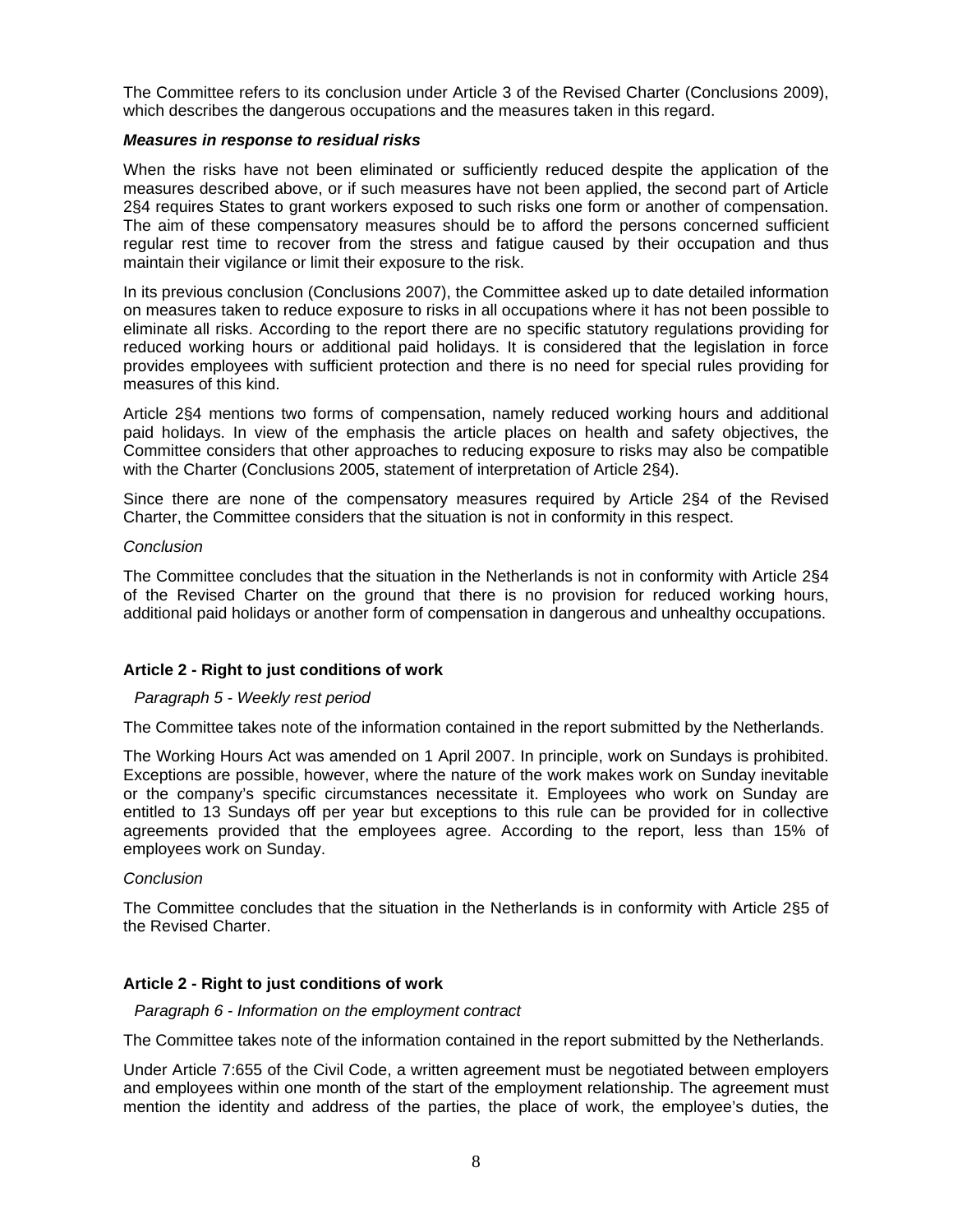working hours, the date of the beginning of the employment relationship and, if the employment contract or relationship is a temporary one, the length of the contract or the relationship.

Article 2§6 guarantees the right of workers to written information upon commencement of their employment. Information that must be included in employment contracts also includes the length of paid leave, the periods of notice required in the event of termination of the contract or the employment relationship, the remuneration and information on any collective agreements governing the employee's conditions of work. The Committee asks for confirmation that all aspects of the employment contract or relationship are covered by the contract or another written document.

Paragraph 4 of Article 7:655 of the Civil Code provides that in the case of contracts for personnel providing domestic services who work fewer than three days a week, employers need only provide this information if employees request it.

#### *Conclusion*

Pending receipt of the information requested, the Committee defers its conclusion.

#### **Article 2 - Right to just conditions of work**

#### *Paragraph 7 - Night work*

The Committee takes note of the information contained in the report submitted by the Netherlands.

The rules on night work are laid down by the Working Hours Act, which was amended on 1 April 2007. All employees who work for at least one hour between midnight and 6 a.m. are regarded as night workers. According to the report, about 10% of the working population do night work.

If a medical check-up reveals health problems, the employee concerned may be reassigned to day work. The Committee asks whether a medical checkup is carried out before an employee is assigned to night work and whether it exists other possibilities for night workers to be transferred to day work.

It also asks whether there is regular consultation with workers' representatives on the use of night work, the conditions in which it is performed and measures taken to reconcile workers' needs and the special nature of night work.

#### *Conclusion*

Pending receipt of the information requested, the Committee defers its conclusion.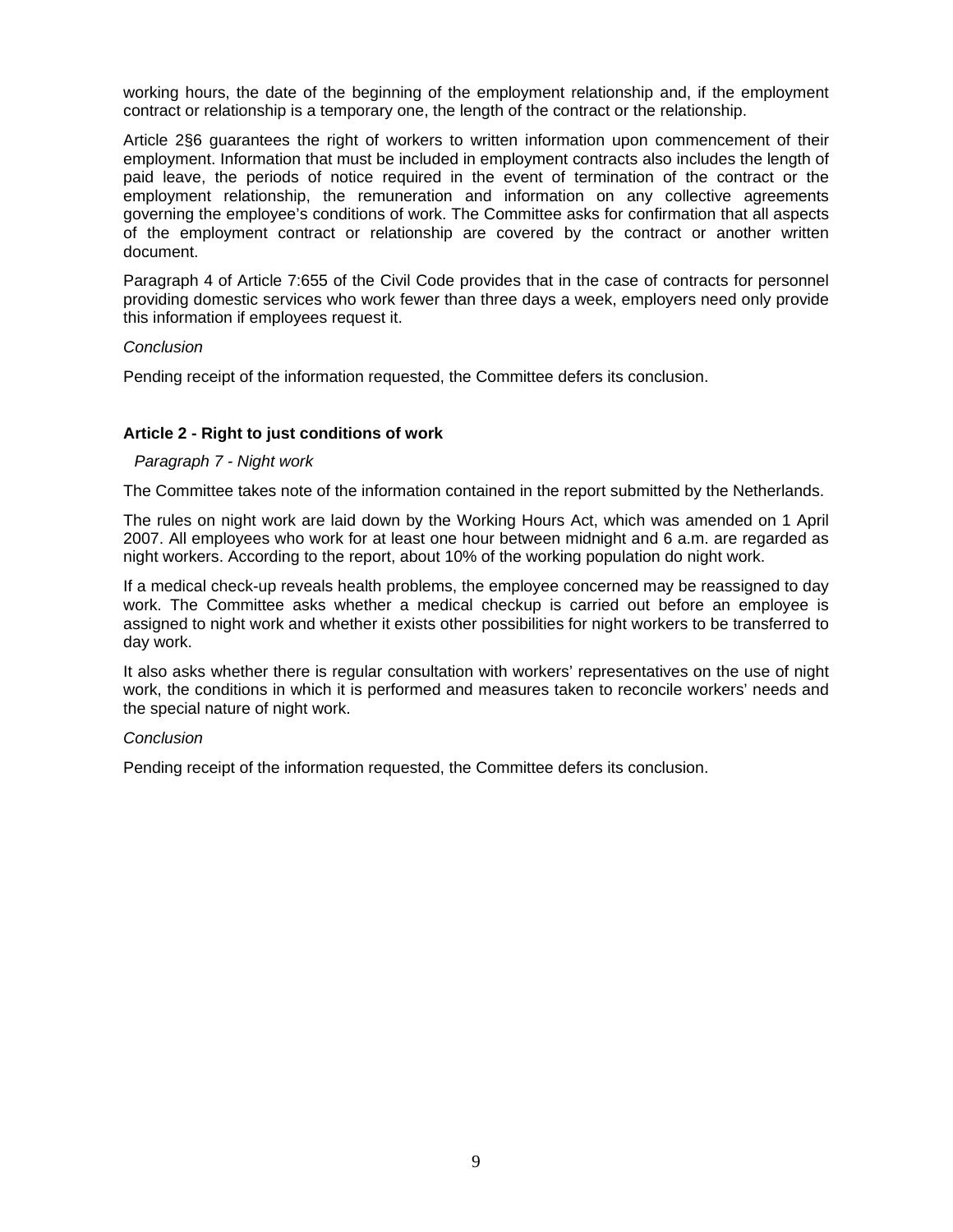#### **Article 4 - Right to a fair remuneration**

#### *Paragraph 1 - Decent remuneration*

The Committee takes note of the information contained in the report submitted by the Netherlands.

In its previous conclusion (Conclusions XVIII-2) the Committee observed that the net minimum wage represented 82% of the net average wage. However, the statutory minimum wage of workers aged between 18-21 fell below the requirements of this provision thus amounting to a breach of the Charter.

The Committee now notes from the report that the estimated annual net average wage of a single full-time worker amounted to  $\epsilon$  25,540 (or  $\epsilon$  2,128 per month) in 2009. As regards the statutory minimum wage for workers aged between 23-65, it amounted to  $\epsilon$  1,398 gross in 2009 while for workers between the ages of 18-22 to 85% of the adult rate. According to the report the net minimum wage amounts to about 85% of the gross minimum wage, i.e.  $\epsilon$  1,188 in case of a worker aged 23-65.

The Committee observes that the average wage has significantly risen, from €18,060 in 2004 to €25,540 in 2009. It also observes that the net minimum wage now represents 56% of the net average wage. The Committee holds that a 'decent standard of living' which is at heart of this provision of the Charter, goes beyond merely material basic necessities such as food, clothing and housing, and includes resources necessary to participate in cultural, educational and social activities. It follows that guaranteeing a decent standard of living means ensuring a minimum wage (and supplemented by any additional benefits where applicable) the level of which should be sufficient to meet these needs. Therefore, the Committee asks the next report to demonstrate whether the level of the minimum wage and its possible supplements in Netherlands meets this requirement.

As regards the minimum wage paid to workers aged 18-22, the Committee observes that its rate continues to be very low (around 47% of the average wage) and therefore the Committee reiterates its previous conclusion of non-conformity on this ground.

#### *Conclusion*

The Committee concludes that the situation in the Netherlands is not in conformity with Article 4§1 of the Revised Charter on the ground that the minimum wage paid to workers aged 18-22 is manifestly unfair.

# **Article 4 - Right to a fair remuneration**

#### *Paragraph 2 - Increased remuneration for overtime work*

The Committee takes note of the information contained in the report submitted by the Netherlands.

The report indicates there have been no new developments and refers to information provided in previous reports. The Committee recalls that the payment of overtime is governed by collective agreements which provide for an increase in pay of between 25% and 100% (Conclusions XIV-2).

However, the new Working Hours Act (entry into force on 1 April 2007) has abolished the statutory distinction between normal working time and overtime. The Committee notes from another source<sup>2</sup> that there has been trade union criticism to the new Act for no longer making such a difference, given that in the absence of a collective agreement formulating a definition of overtime, employees could be engaged for 12 hours a day and 60 hours a week, without any of this work being considered as overtime.

 The Committee considers that the abrogation of the notion of overtime may lead to long working days –agreed by the parties- which will not be remunerated as such in the absence of a collective agreement covering this matter. Therefore, pending receipt of information on the evaluation of the new legislation, in particular to what extent collective agreements foresee an increase in basic pay for unsocial or extended working hours, the Committee defers its conclusion.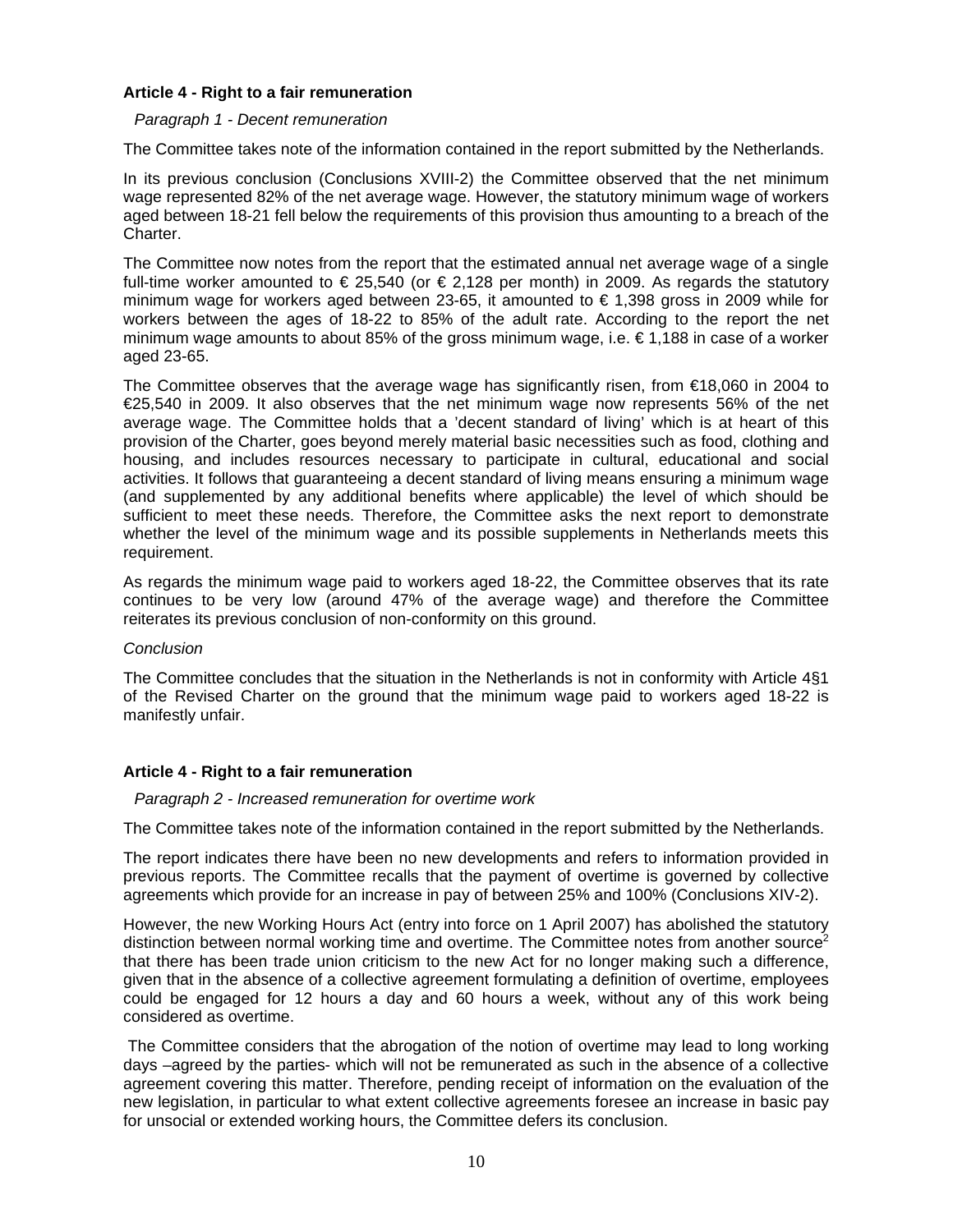Finally, it asks the next report to provide information on the activities of the Labor Inspection in respect of any breaches related to the failure to pay overtime wages.

## *Conclusion*

Pending receipt of the information requested, the Committee defers its conclusion.

*\_\_\_\_\_\_\_\_\_\_\_\_\_\_\_\_\_\_\_\_\_\_\_\_ 1 Eironline, New Working Hours Act places fewer restrictions on working hours, at http://www.eurofound.europa.eu/eiro/2007/05/articles* 

# **Article 4 - Right to a fair remuneration**

## *Paragraph 3 - Non-discrimination between and women men with respect to remuneration*

In the General Introduction to Conclusions 2002 on the Revised Charter, the Committee indicated that national situations in respect of Article 4§3 (right to equal pay) would be examined under Article 20 of the Revised Charter. Consequently, States which had accepted both provisions, were no longer required to submit a report on the application of Article 4§3.

Following the decision taken by the Committee of Ministers in 2006 regarding a new system of presentation of reports and the setting up of four thematic groups, as well as taking into account the importance of matters related to equality between women and men with respect to remuneration, the Committee decided to change the above mentioned rule. This change will lead to the examination of the right to equal pay, both under Article 4§3 and Article 20, thus every two years (under the thematic group 1 "Employment, training and equal opportunities", as well as thematic group 3 "Labour rights"). Henceforth, the Committee invites Netherlands to include all information on equal pay every time it reports on Thematic Group 1 and every time it reports on Thematic Group 3.

# **Article 4 - Right to a fair remuneration**

#### *Paragraph 4 - Reasonable notice of termination of employment*

The Committee takes note of the information contained in the report submitted by the Netherlands.

It notes that no changes were made during the reference period to improve the situation which it previously considered not to be in conformity with the Charter.

#### *Conclusion*

The Committee concludes that the situation in the Netherlands is not in conformity with Article 4§4 of the Revised Charter on the grounds that:

- its legislation does not require any notice of termination of employment to be given during the probationary period;
- the reduction of the notice period to a minimum of one month under collective agreements is unreasonable in the case of employees with five or more years' length of service

# **Article 4 - Right to a fair remuneration**

#### *Paragraph 5 - Limits to deduction from wages*

The Committee notes from the report submitted by the Netherlands and all the information at its disposal that there have been no changes to the situation with regard to the limitation of deductions from wages, which it has previously considered to be in conformity with the Charter (Conclusions XVIII-2). It asks that the next report provide a full and up-to-date description of the situation.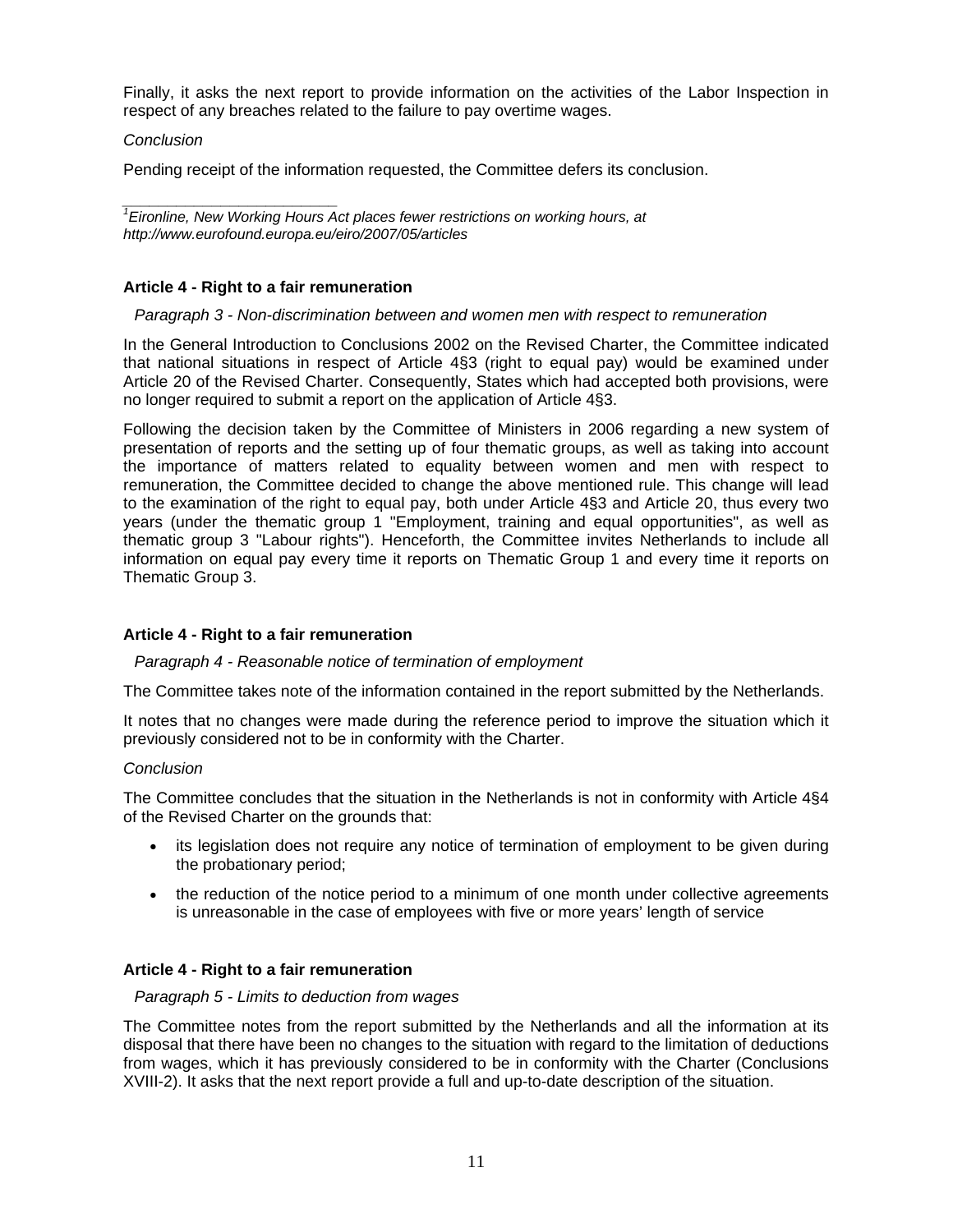# *Conclusion*

The Committee concludes that the situation in the Netherlands is in conformity with Article 4§5 of the revised Charter.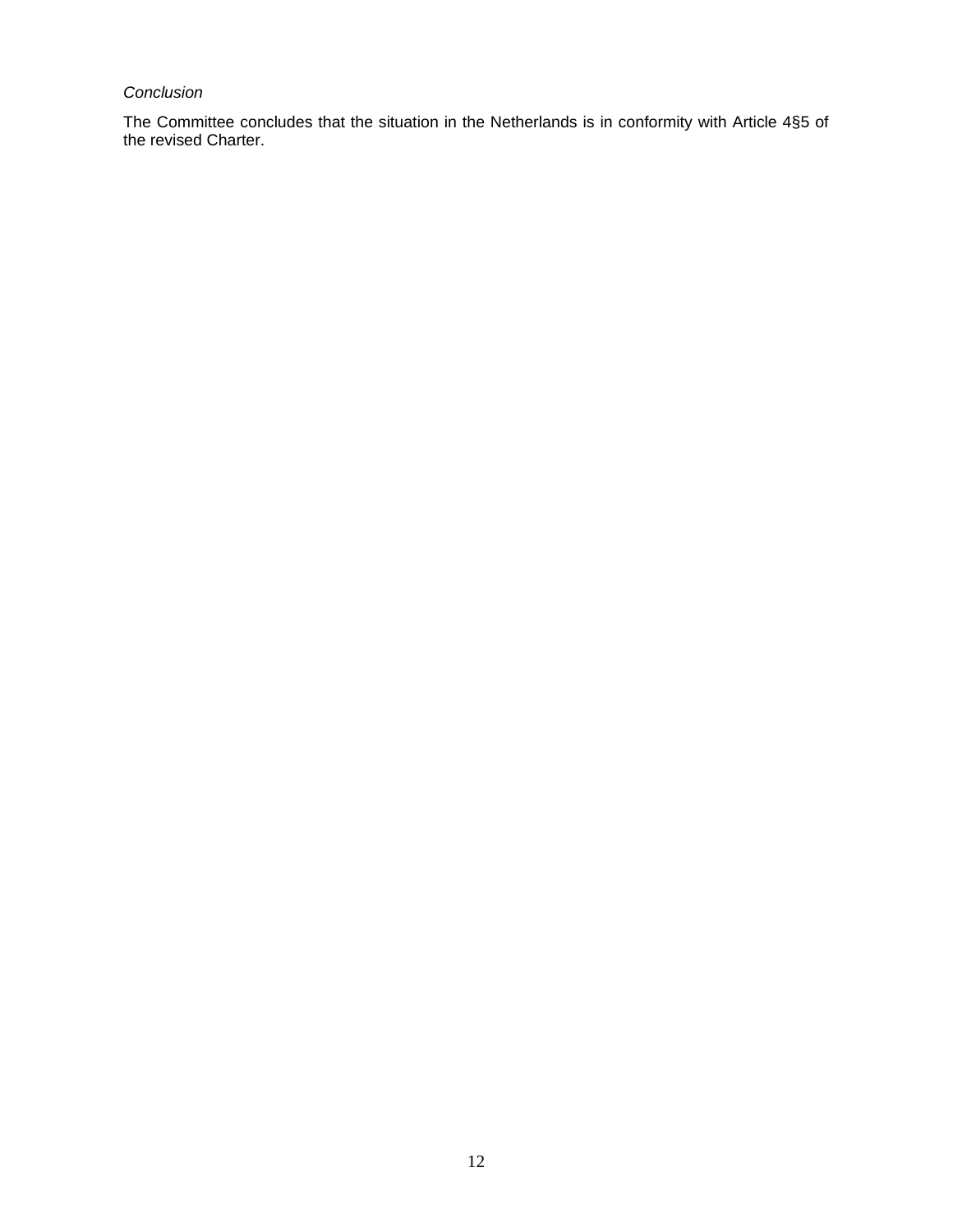## **Article 5 - Right to organise**

The Committee notes from the report submitted by the Netherlands and all the information at its disposal that there have been no changes to the situation, which it has previously considered to be in conformity with Article 5 of the Revised Charter. It asks that the next report provide a full and up-to-date description of the situation.

#### *Conclusion*

The Committee concludes that the situation in the Netherlands is in conformity with Article 5 of the Revised Charter.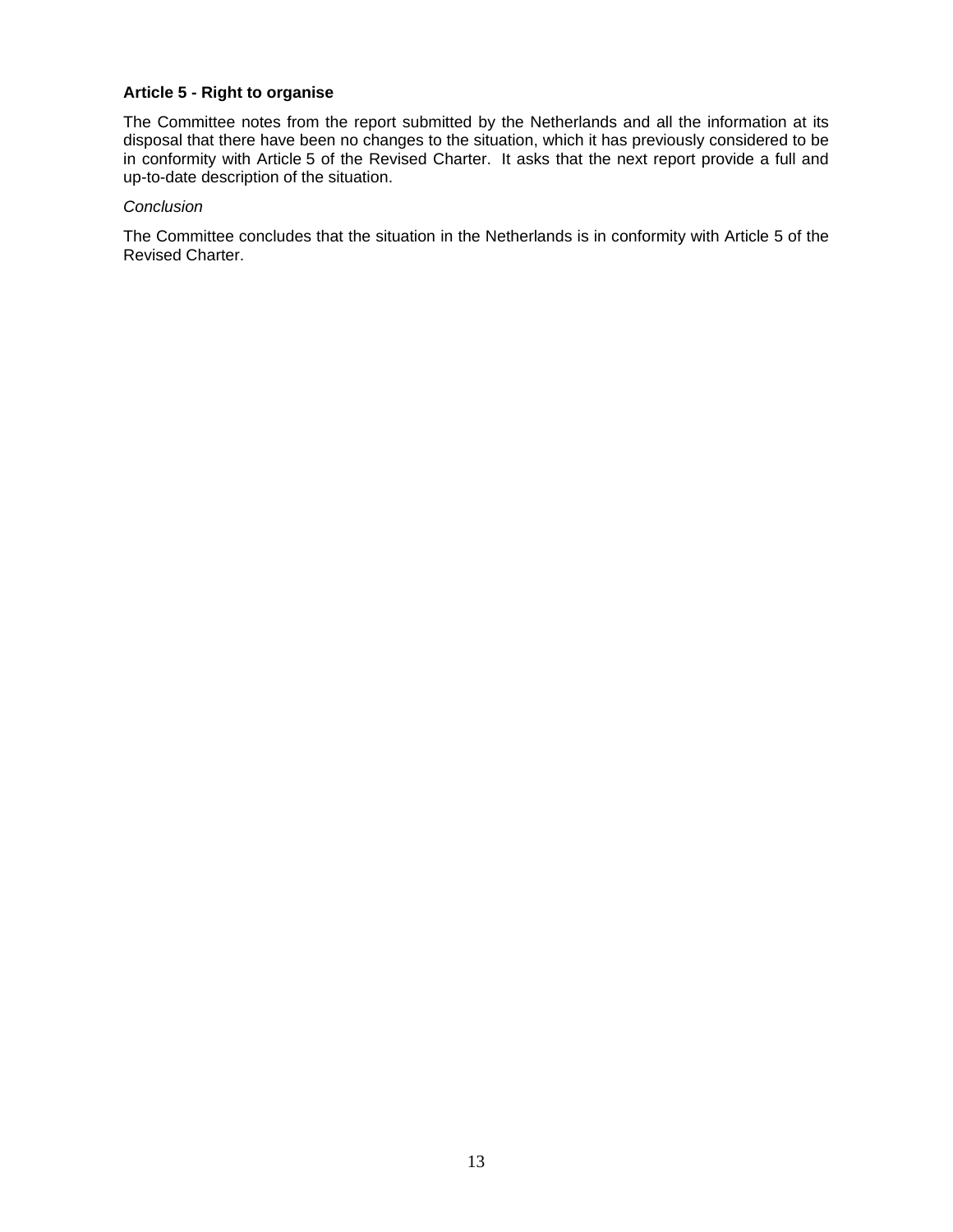#### **Article 6 - Right to bargain collectively**

#### *Paragraph 1 - Joint consultation*

The Committee notes from the report submitted by the Netherlands and all the information at its disposal that there have been no changes to the situation, which it has previously considered to be in conformity with Article 6§1 of the Revised Charter. It asks that the next report provide a full and up-to-date description of the situation.

## *Conclusion*

The Committee concludes that the situation in the Netherlands is in conformity with Article 6§1 of the Revised Charter.

# **Article 6 - Right to bargain collectively**

## *Paragraph 2 - Negotiation procedures*

The Committee takes note of the information contained in the report submitted by the Netherlands.

#### *Legislative framework*

The Committee refers to it previous conclusions (Conclusions XVII-1 and XVIII-1) for a description of the rules governing collective bargaining in the private and in the public sector and recalls that it has held this framework to be in conformity with Article 6§2 of the Charter.

In reply to a question for further information, the report points out that under national and international legislation, both employers' and employees' associations must be independent of each other in the establishment, activities and management of an organisation. In situations where independence is called into question, the Ministry of Social Affairs and Employment can conduct an investigation and use its findings to reach a decision on extension orders concerning sectoral collective agreements and exemption (dispensation) from such orders. Following a decision by the Council of State on 27 October 2004 (200400672/1), more or less automatic dispensation from an extension order (exemption where a company has its own collective agreement) had to be abandoned. The Council of State ruled that such a dispensation decision is open to objection and review. There must therefore be a clear set of procedural rules for submitting a request and reaching any decision.

The report highlights that following this ruling the Government amended the regulations on exemption from extension orders as of 1 January 2007. The Committee notes that prior to adoption amendments to these regulations which set a framework for assessing whether collective agreement provisions can be declared binding on an entire industry of the (the "*Toetsingskader AVV"* Regulations) had been presented to the Labour Foundation and to other relevant parties not represented in the Labour Foundation.

The Committee asks that the next report inform it about the implementation of the regulations.

#### *Conclusion*

The Committee concludes that the situation in the Netherlands is in conformity with Article 6§2 of the Revised Charter.

# **Article 6 - Right to bargain collectively**

#### *Paragraph 3 - Conciliation and arbitration*

The Committee notes from the report submitted by the Netherlands and all the information at its disposal that there have been no changes to the situation, which it has previously considered to be in conformity with Article 6§3 of the Revised Charter. It asks that the next report provide a full and up-to-date description of the situation.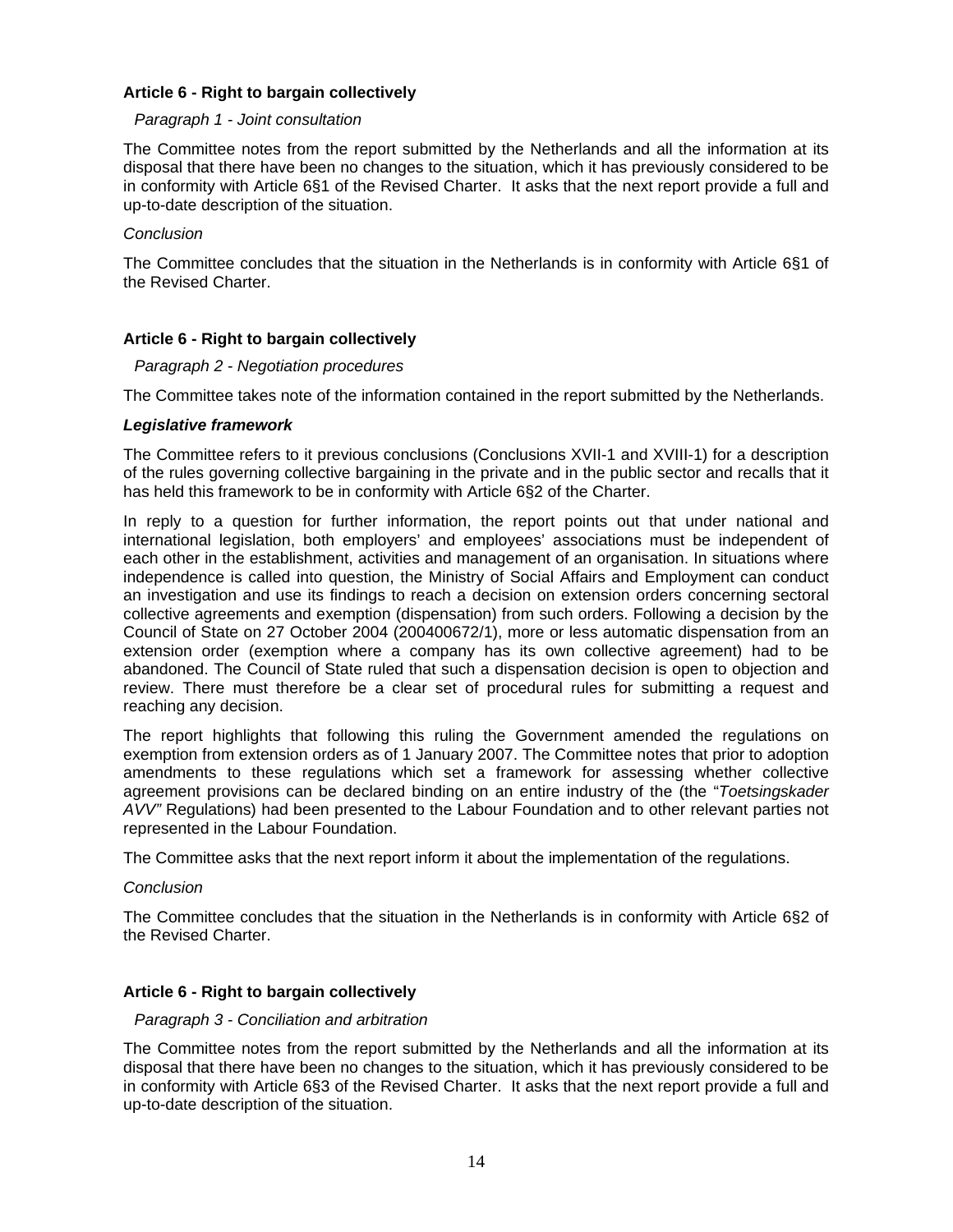## *Conclusion*

The Committee concludes that the situation in the Netherlands is in conformity with Article 6§3 of the Revised Charter.

# **Article 6 - Right to bargain collectively**

#### *Paragraph 4 - Collective action*

The Committee takes note of the information contained in the report submitted by the Netherlands.

#### *Meaing of collective action – Who is entitled to take collective action*

The Committee previously examined the situation under these headings and found that it was in conformity with the Charter. The report indicates that there has been no change to this situation.

#### *Restrictions on the right to strike*

The Committee held the situation in the Netherlands not to be in conformity with Article 6§4 of the Charter in previous supervision cycles on the grounds that the fact that a Dutch judge may determine whether recourse to a strike is premature constitutes an impingement on the very substance of the right to strike as this allows the judge to exercise the trade unions' prerogative of deciding whether and when a strike is necessary (Conclusions XVII-1, XVIII). The Committee previously acknowledged that its conclusion of non-conformity was referred to the courts by the Minister of Justice in order to inform the judiciary once again of the Committee's objections to court rulings on the exercise of the right to collective action.

The current report reiterates that the conditions for exercising the right to strike are not laid down in legislation, but enshrined in the case law of the highest judicial authority, i.e. the Supreme Court. The Dutch government does not deem it necessary to codify these 'criteria' developed by the Supreme Court. According to the report the case law that has built up regarding the right to strike gives proper substance to the normative framework of the ESC, making it possible – more so than would be the case for the legislature  $-$  to take into account the special circumstances of any collective action. The Committee asks the next report to provide examples of case law demonstrating that the requirements of Article G of the Revised Charter are taken into account when the courts are considering whether a strike may be premature.

 The Committee further noted in its previous conclusions, that a strike is considered to be illegal by Dutch courts if it undermines the rights of third parties or the general public to such an extent that restrictions of the right to strike become necessary for the interests of society. In making their decision, the courts resort to a proportionality criterion by balancing the interests in the exercise of the right to strike against those which are infringed. The Committee considered that the Dutch courts' use of the proportionality criterion did not in itself undermine the right to strike as it is essential for determining whether a restriction is necessary in a democratic society, in accordance with Article 31 of the Charter. The Committee asked to be informed on any development in this respect. The report states that there have been no new developments.

 The Committee notes that the reservation made when the Dutch Government ratified the 1961 Charter regarding the right to strike for public servants/public sector employees was not made when it ratified the Revised Charter. The report confirms that public sector employees have the right to strike. The revised version of the Military Personnel Act 1931 (Bulletin of Acts and Decrees, 2007, 480) came into effect on 1 January 2008 and gave defence personnel (military personnel on active service and civil servants employed in the Ministry of Defence) the right to collective action (section 12i of the Act). The amended legislation stipulates the restrictions on the right to collective action taking into account the special demands and obligations that are placed on the armed forces because of the nature of their task and that are less common, or non-existent, in other organisations. Participation in strikes or collective action is not permitted where this might disrupt or hinder the operational deployment of the armed forces.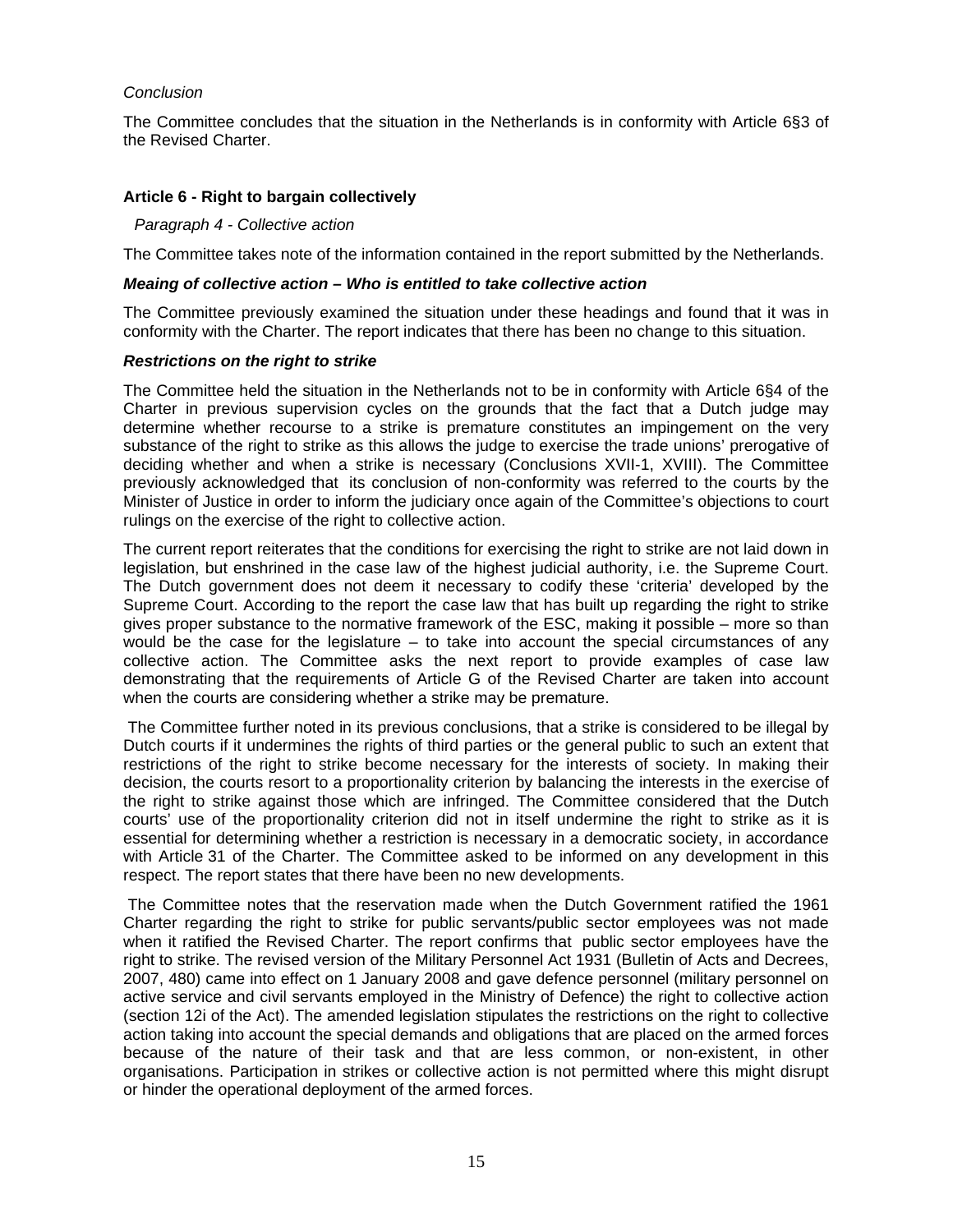# *Procedural requirements pertaining to collective action - Consequences of collective action*

The Committee notes that there have been no changes to the situation under these headings which it previously held to be in conformity with the Charter.

#### *Conclusion*

Pending receipt of the information requested the Committtee defers its conclusion.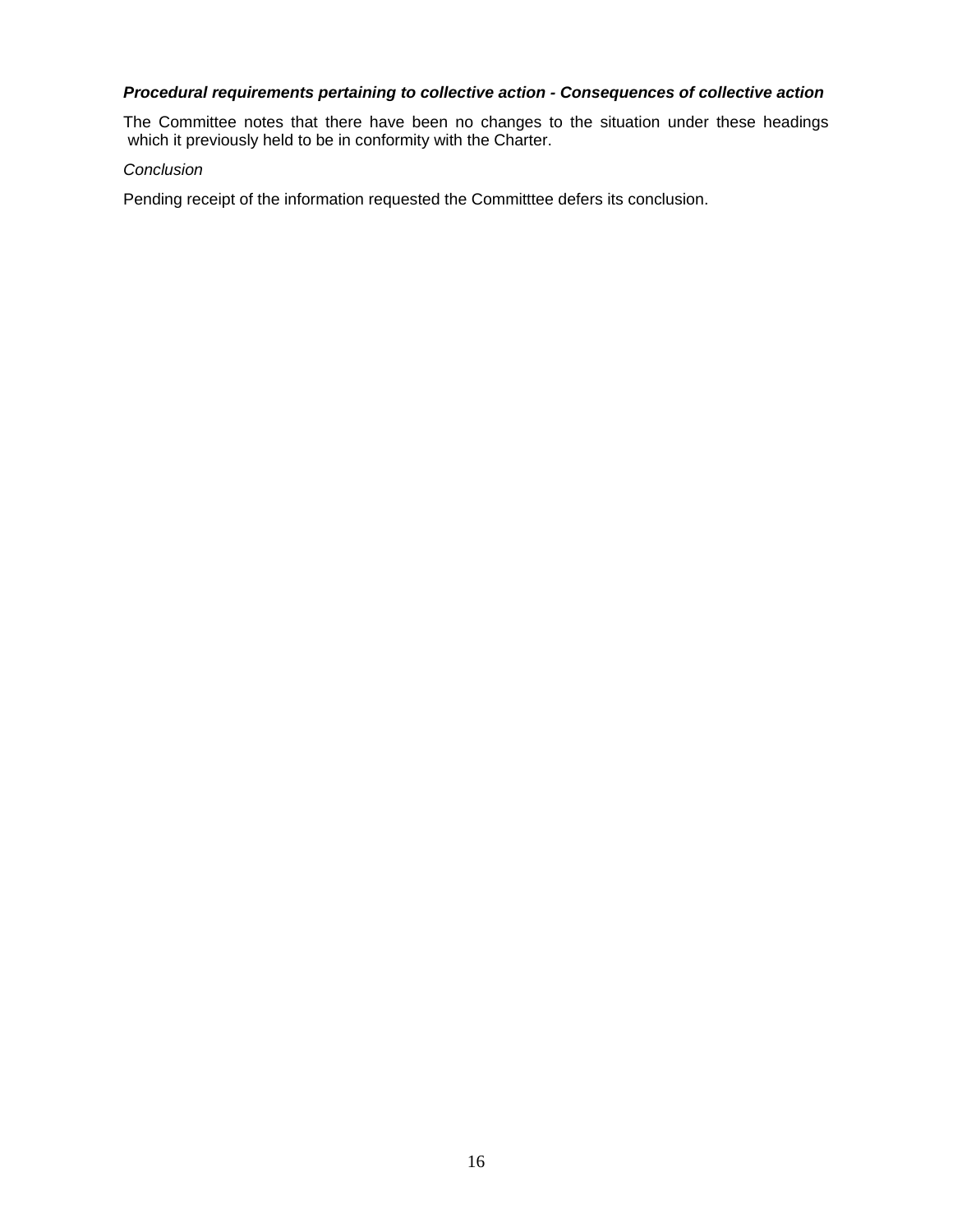# **Article 21 - Right of workers to be informed and consulted**

The Committee takes note of the short information contained in the report submitted by the Netherlands. It notes that there has been no change in the situation which it previously considered (Conclusions 2007) to be in conformity.

Article 21 of the Revised Charter entitles employees and/or their representatives, be they trade unions, staff committees, works councils or health and safety committees, to be informed of any matter that could affect their working environment, unless the disclosure of such information could be prejudicial to the undertaking. They must also be consulted in good time on proposed decisions that could substantially affect their interests, particularly ones that might have a significant impact on the employment situation in their undertaking.

As the Committee has noted previously (Conclusions 2007), the minimum framework which it has adopted for Article 21 of the Revised Charter is Directive 2002/14/EC of the European Parliament and of the Council of 11 March 2002, the scope of which is restricted, according to the choice made by member states, to undertakings with at least 50 employees or establishments with at least 20 employees in any one EU member state. Furthermore, when assessing compliance with Article 21 of the Revised Charter, the Committee considers that all categories of employee (in other words all employees with an employment contract with an undertaking, whatever their status, length of service or workplace) must be taken into account when calculating the number of employees covered by the right to information and consultation (Judgment of the European Court of Justice of 18 January 2007 (Confédération générale du travail (CGT) and Others, Case C-385/05)).

Consequently, the Committee asks whether this is the scope of Netherlands' legislation, particularly as regards the calculation of these minimum thresholds.

The Committee asks the next report to provide updated information on the workers' right to take part in the determination and improvement of the working conditions and working environment in the undertaking.

#### *Conclusion*

The Committee concludes that the situation in the Netherlands is in conformity with Article 22 of the Revised Charter.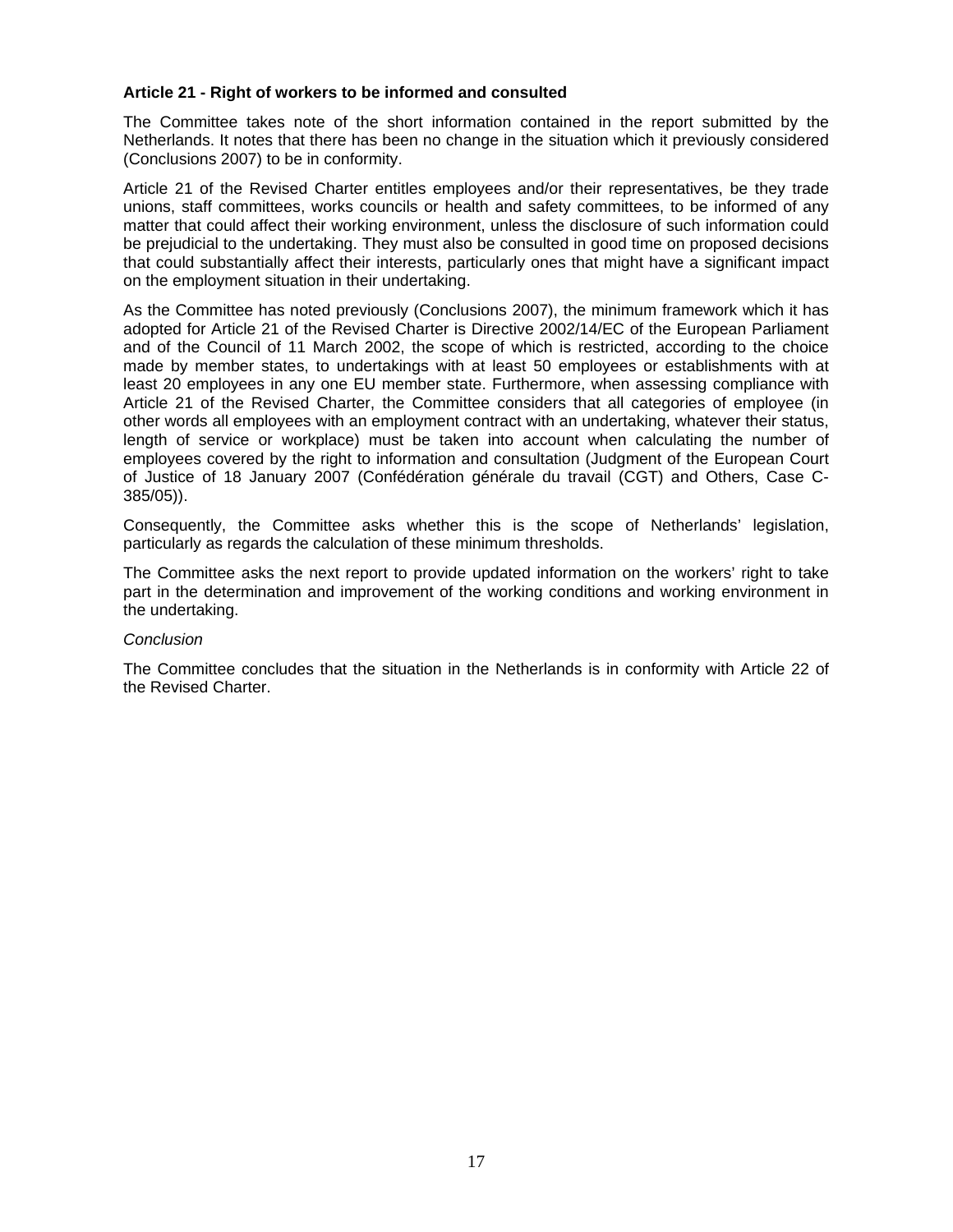#### **Article 22 - Right of workers to take part in the determination and improvement of working conditions and working environment**

The Committee takes note of the information in the report submitted by the Netherlands. It notes that there has been no significant change in the situation which it previously considered to be in conformity.

In reply to the Committee, the report states that amendments were made to the Working Conditions Act during the reference period. The tripartite Social and Economic Council was consulted beforehand. These amendments concern occupational health and safety, and their main objective is to increase the sense of responsibility of employers and employees in ensuring that workers are given a certain level of protection in the workplace. Clear and specific objectives are fixed by law at the national level for this purpose. In the private sector, criteria can then be set by the social partners at sectorial level in order to meet the objectives set by law and be gathered in a catalogue, which can be submitted to the Labour Inspectorate for approval. If approved by the Labour Inspectorate, these catalogues will be used within the framework of inspections. Whilst employers are not legally required to use these catalogues, if they choose not to, they must nonetheless offer a similar level of safety, health and welfare to workers. The Committee asks whether any appeals are available to workers or their representatives in cases where an employer decides not follow the catalogue drawn up by the social partners. It also asks for more specific information on the system in place in the public sector which, as it understands it from the report, is different from that of the private sector. Finally, it asks whether workers at the level of enterprises can take part in decisions concerning the protection of health and safety at work.

The Committee noted previously (Conclusions XIV-2) that matters relating to in-company social work and other social and socio-cultural services and facilities were mostly regulated by law. The Committee asks for further information on this point, particularly as regards the arrangements for worker participation in the organisation of such services and facilities within companies.

#### *Conclusion*

Pending receipt of the information requested the Committee concludes that the situation in the Netherlands is in conformity with Article 22 of the Revised Charter.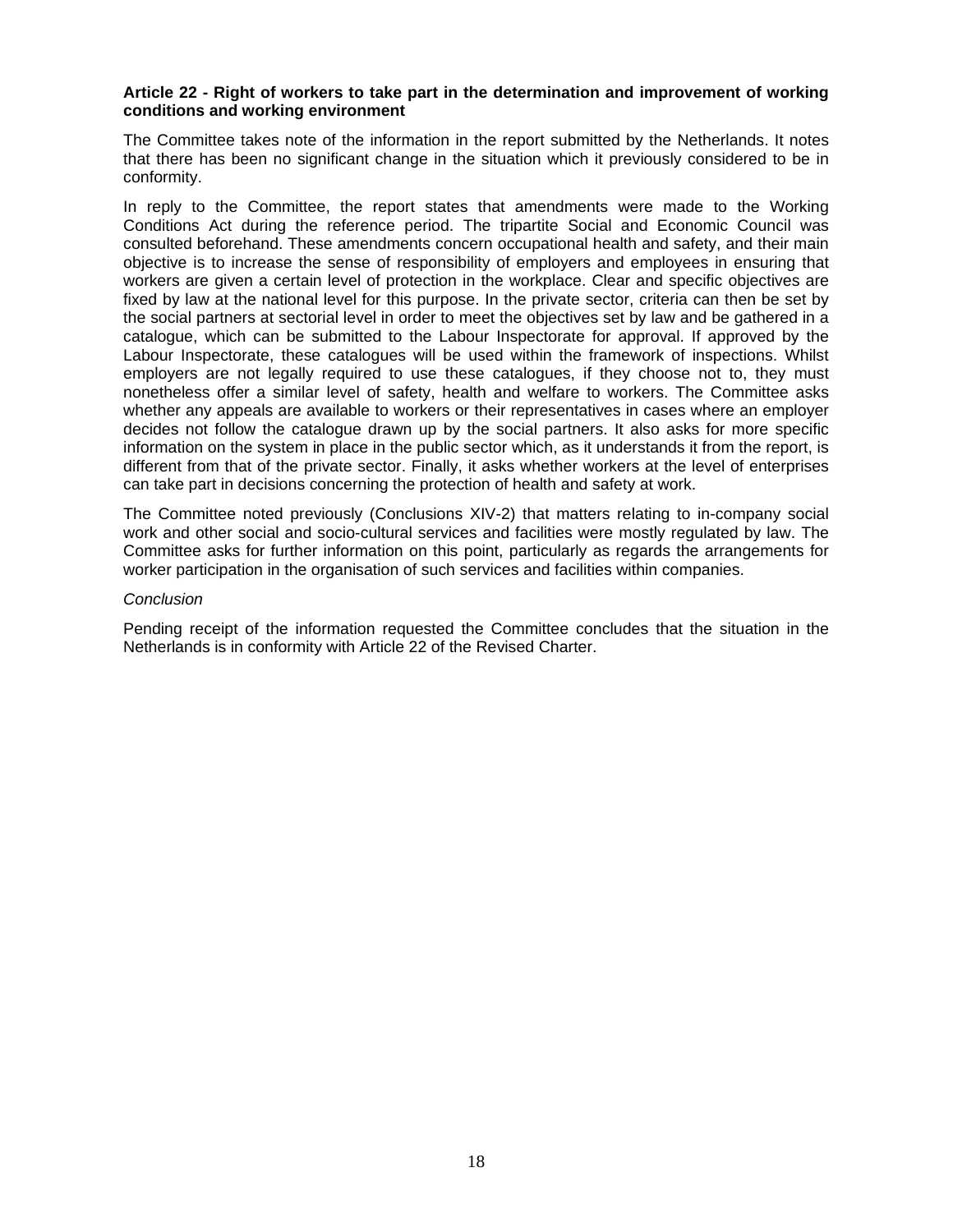#### **Article 26 - Right to dignity in the workplace**

#### *Paragraph 1 - Sexual harassment*

The Committee takes note of the information contained in the report submitted by the Netherlands.

The report states that a section on the psychosocial burden was included in the Working Conditions Act of 2007 which comprises, among others, sexual harassment, aggression and violence, bullying and pressure at work. The definition of sexual harassment is based on Directive 2002/73/EC of the European Parliament and of the Council of 23 September 2002 amending Council Directive 76/207/EEC on the implementation of the principle of equal treatment for men and women as regards access to employment, vocational training and promotion, and working conditions (OJ L 269).

The Committee takes note of the Working Conditions Act 2007. It notes that the Government has taken the view that social partners are the main implementers of sexual harassment policies. It also notes the role of the professional agencies in defining policies for employers. The report also informs about the awareness-raising activities undertaken by different institutions.

Article 26§1 requires that the right to protection from sexual harassment is effectively guaranteed. The Committee asks that the next report explain how this right is effectively guaranteed in Netherlands. It asks for information on the liability of employers, means of redress, burden of proof in a case of alleged sexual harassment, the damages for the victim and prevention policies undertaken by the Government.

# *Conclusion*

Pending receipt of the information requested, the Committee defers its conclusion.

# **Article 26 - Right to dignity in the workplace**

#### *Paragraph 2 - Moral harassment*

The Committee takes note of the information contained in the report submitted by the Netherlands.

The report deals with sexual and moral harassment at the workplace interdependently. The Committee understands that the same rules apply in the case of moral harassment as in that of sexual harassment. It asks next report to confirm whether this understanding is correct and refers to its remarks, questions and conclusion in Article 26§1.

#### *Conclusion*

Pending receipt of the information requested, the Committee defers its conclusion.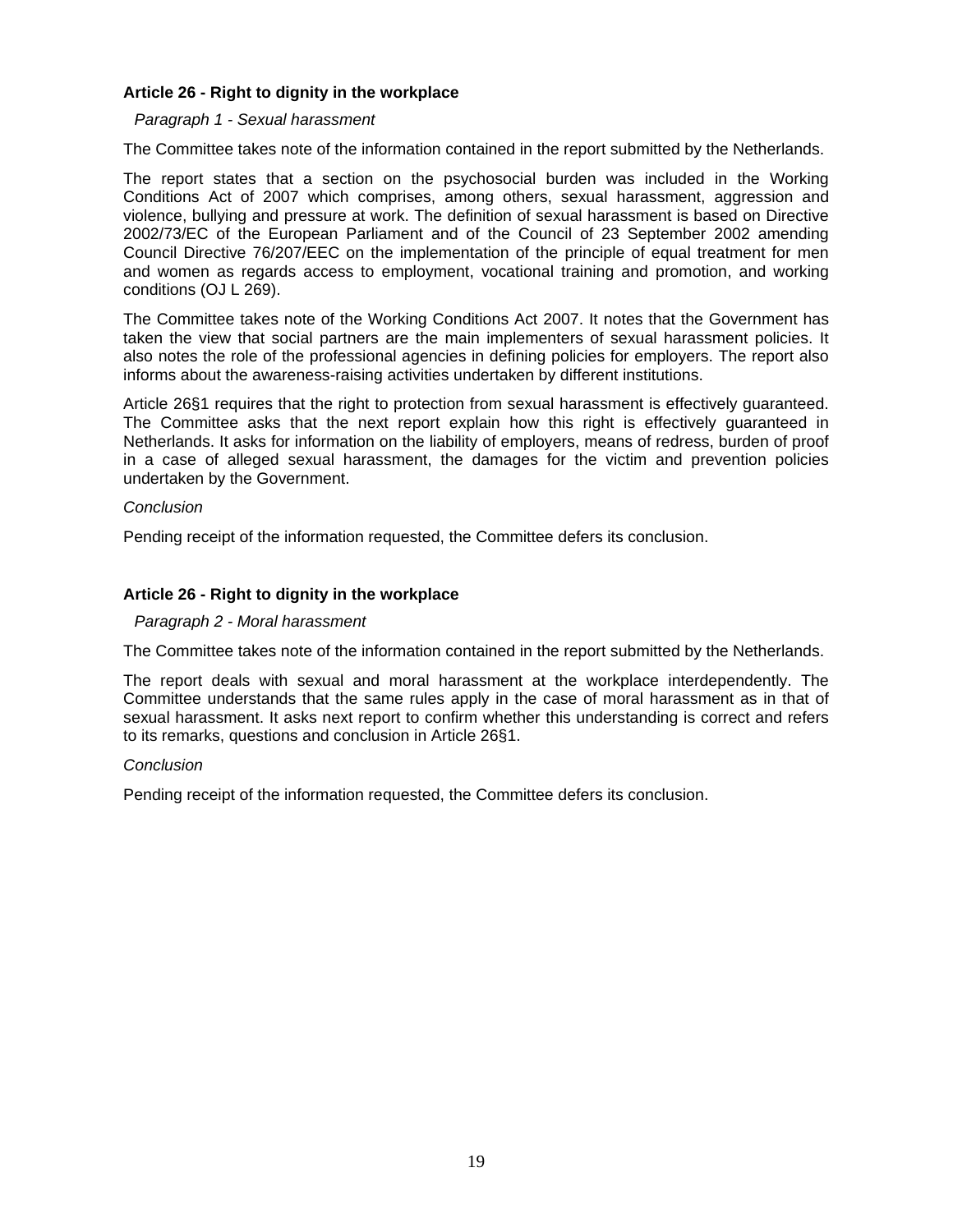#### **Article 28 - Right of workers' representatives to protection in the undertaking and facilities to be accorded to them**

The Committee takes note of the information submitted in the report by the Netherlands.

Article 28 entitles workers' representatives to protection in the undertaking and certain facilities. It complements Article 5, which grants a similar right to trade union representatives (Conclusions 2003, Bulgaria).

According to the appendix to Article 28, the term "workers' representatives" means persons who are recognised as such under national legislation or practice. States may therefore institute various categories of workers' representatives other than trade union representatives, or both. Representation may be exercised, for example, through workers' commissioners, works councils or workers' representatives on the undertaking's supervisory board (Conclusions 2003, Bulgaria).

#### *Protection granted to workers' representatives*

In the Netherlands, the main forms of employee representation are trade union representatives and works council members. All worker representatives enjoy protection against acts prejudicial to their position including protection against unfair dismissal. Section 21 of the Works Council Act states that employers are required to ensure that anyone whose name appears or has appeared on a list of candidates or who is or has been a member of the works council or one its committees is not placed at any disadvantage with respect to his/her position in the company on the grounds of his/her canditure or membership.The Civil Code provides that an employer may not terminate the employment contract of an employee who is a member of a central works council, group works council, standing committee of these councils or divisional committee of a works council or employee representative body.

The Civil Code also stipulates that an employee who has been placed on the candidate list for a works council, central works council, group works council or employee representative body, may not have his or her contract terminated without the prior consent of the district court.

The above does not apply to terminations during a probationary period or for a compelling reason

The Committee considers that the protection afforded to workers representatives is adequate, as it appears to the Committee that anyone who has even been a candidate for a works council will benefit from ongoing protection.

# *Facilities granted to workers' representatives*

The Committee refers to its interpretative statement on the facilities to be granted to workers' representatives in the general introduction as well as to its question on travelling expenses and asks the next report to provide all the necessary information.

#### *Conclusion*

Pending receipt of the information requested, the Committee concludes that the situation in the Netherlands is in conformity with Article 28 of the Revised Charter.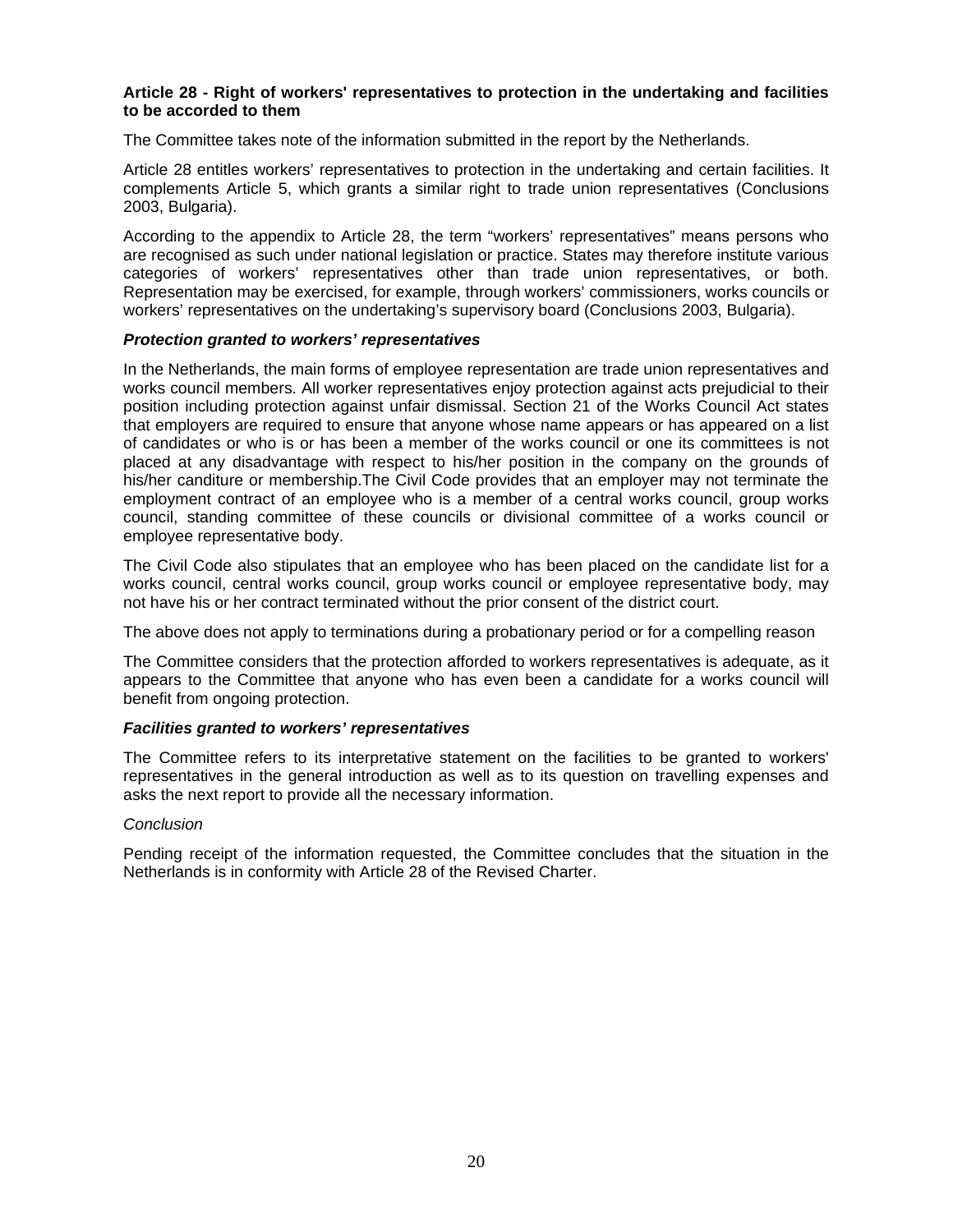#### **Article 29 - Right to information and consultation in procedures of collective redundancy**

The Committee takes note of the information submiited in the report by the Netherlands.

The Committee notes the regulatory framework under the Collective Redundancy (Notification) Act and the Work Council Act.

#### *Definition and Scope*

The report gives no definition of collective redundancies, but it states that an employer must inform the appropriate workplace representatives in writing of its intention to make 20 or more employees redundant at one place of work, at any time within a three-month period with a view to starting consultation in good time.

The Committee has explained that the collective redundancies referred to are redundancies affecting several workers within a period of time set by law and decided for reasons which have nothing to do with individual workers, but correspond to a reduction or change in the firm's activity. The Committee asks the next report to provide the definition and scope of collective redundancies.

## *Prior information and consultation*

The report states that consultations should consider ways of avoiding or reducing the number of redundancies and minimising their effect by providing redundancy counselling and support, specifically by helping to relocate or retrain employees who have been made redundant.

Article 29 provides for the employer's duty to consult with workers' representatives and the purpose of such consultation. The Committee has stated that "this obligation is not just an obligation to inform unilaterally, but implies that a process will be set in motion, i.e. that there will be sufficient dialogue between the employer and the workers' representatives on ways of avoiding redundancies or limiting their number and mitigating their effects, although it is not necessary that agreement be reached".

With a view to fostering dialogue, the Committee has stipulated that all relevant documents must be supplied before consultation starts, including the reasons for the redundancies, planned social measures, the criteria for being made redundant and information on the order of the redundancies.

The Committee asks that the next report contains information on the prior information provided to workers' representatives and the consultation process.

#### *Sanctions and preventive measures*

Consultation rights must be accompanied by guarantees that they can be exercised in practice. Where employers fail to fulfil their obligations, there must be at least some possibility of recourse to administrative or judicial proceedings before the redundancies are made to ensure that they are not put into effect before the consultation requirement is met. Provision must be made for sanctions after the event, and these must be effective, i.e. sufficiently deterrent for employers.

The CNV Vakcentrale in its observations on the report of Netherlands has commented that in practice the employers avoid the collective redundancies procedures by keeping the number of redundancies below 20 employees.

The Committee asks what measures has the Government taken to reduce the possibility that employers avoid their obligations in these circumstances.

# *Conclusion*

Pending receipt of the information requested, the Committee defers its conclusion.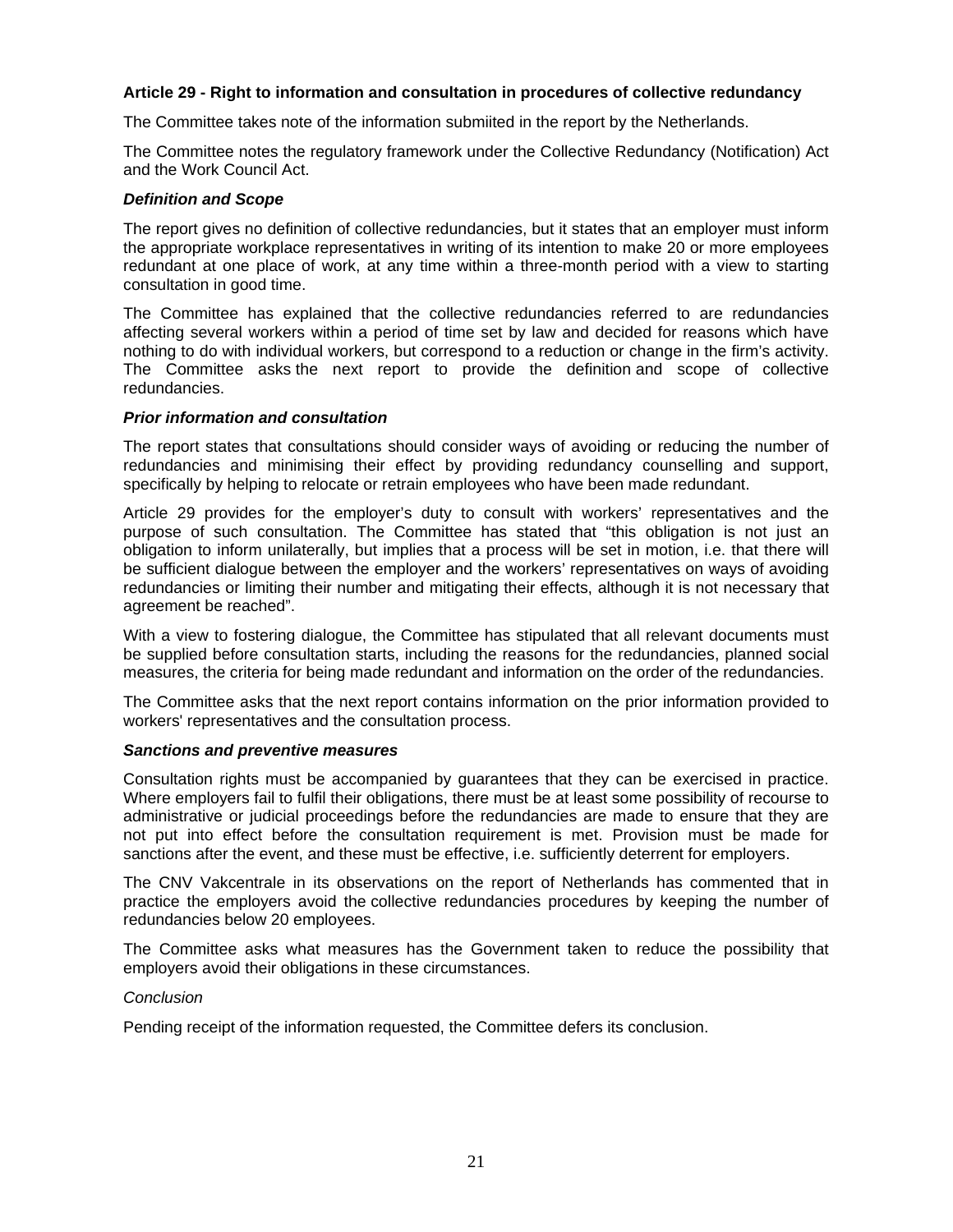# **Netherlands Antilles**

# **Article 5 - Right to organise**

The Committee takes note of the information contained in the report submitted by the Netherlands Antilles.

It notes from the report that there have been no changes in the situation which has already been found in conformity with Article 5 (Conclusions XVIII-1). It asks that developments, if any, be indicated in the next report.

#### *Conclusion*

The Committee concludes that the situation in the Netherlands Antilles is in conformity with Article 5 of the Charter.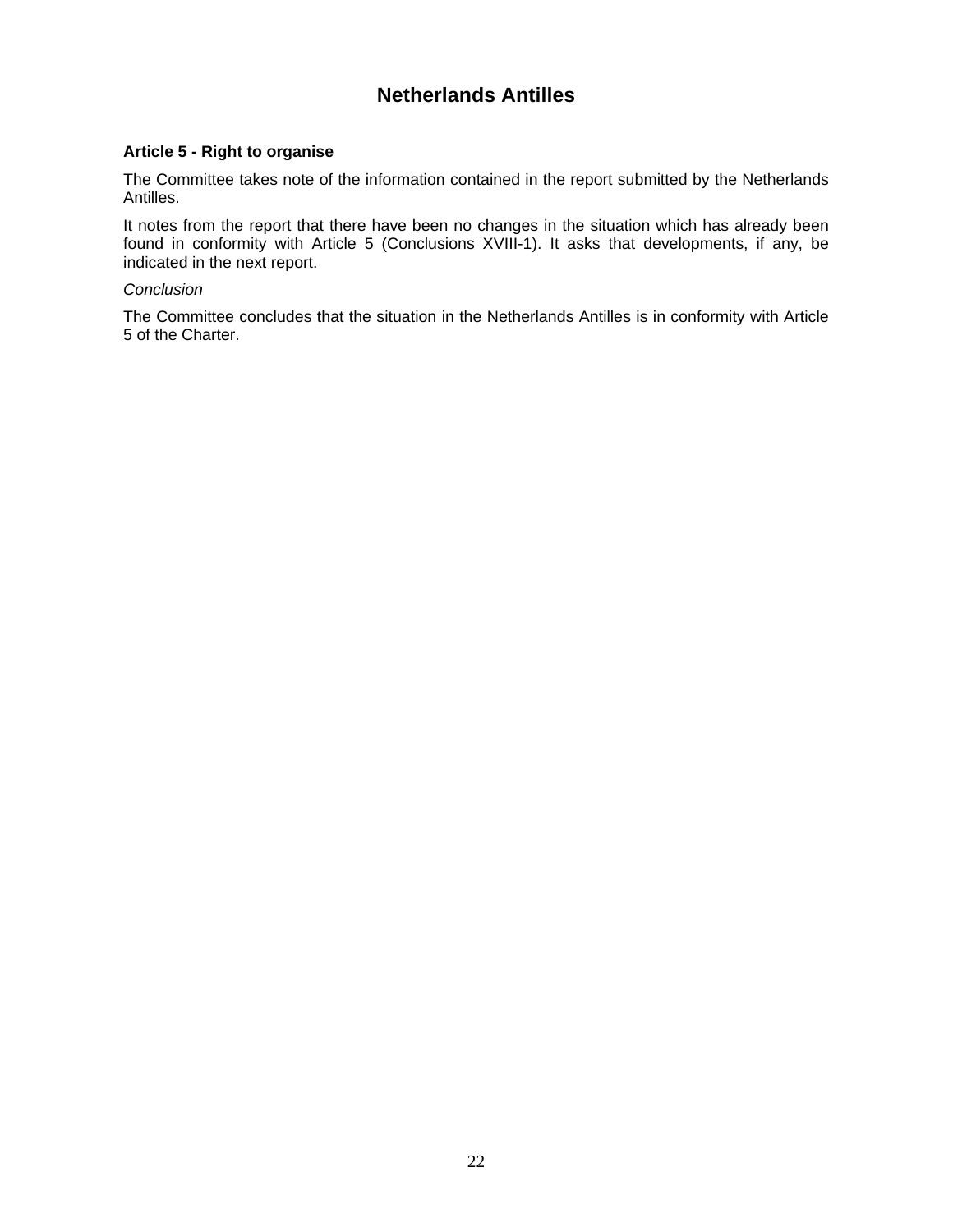# **Article 6 - Right to bargain collectively**

#### *Paragraph 1 - Joint consultation*

The Committee notes from the report submitted by the Netherlands Antilles and all the information at its disposal that there have been no changes to the situation, which it has previously considered to be in conformity with Article 6§1 of the Charter (Conclusions XVIII-1). It asks that the next report provide a full and up-to-date description of the situation.

#### *Conclusion*

The Committee concludes that the situation in the Netherlands Antilles is in conformity with Article 6§1 of the Charter.

# **Article 6 - Right to bargain collectively**

#### *Paragraph 2 - Negotiation procedures*

The Committee notes from the report submitted by the Netherlands Antilles that there have been no changes to the situation, which it has previously considered to be in conformity with Article 6§2 of the Charter.

The Committee however notes from the report that in 2008 there was a sudden decrease in number of negotiated collective labour agreements.

The Committee recalls that according to Article 6§2, if the spontaneous development of collective bargaining is not sufficient, positive measures should be taken to facilitate and encourage the conclusion of collective agreements. Whatever the procedures put in place are, collective bargaining should remain free and voluntary (Conclusions I, Statement of Interpretation on Article 6§2). The Committee thus requests the Government to indicate what measures it has taken or plans to take to facilitate and encourage the conclusion of collective agreements.

The Committee also asks the next report to provide up-dated information on collective agreements concluded in the private and public sector at all relevant levels and on the number of employers and employees covered by these agreements.

#### *Conclusion*

Pending receipt of the information requested, the Committee concludes that the situation in the Netherlands Antilles is in conformity with Article 6§2 of the Charter.

# **Article 6 - Right to bargain collectively**

#### *Paragraph 3 - Conciliation and arbitration*

The Committee takes note of the information contained in the report submitted by Netherlands Antilles.

The Committee notes that there have been no changes to the situation which it has previously considered to be in conformity with the Charter.

The Committee notes that according to the report that there will be profound reforms in the Netherlands Antilles in 2010 and that updated information will be provided in the next report.

#### *Conclusion*

The Committee concludes that the situation in the Netherlands Antilles is in conformity with Article 6§3 of the Charter.